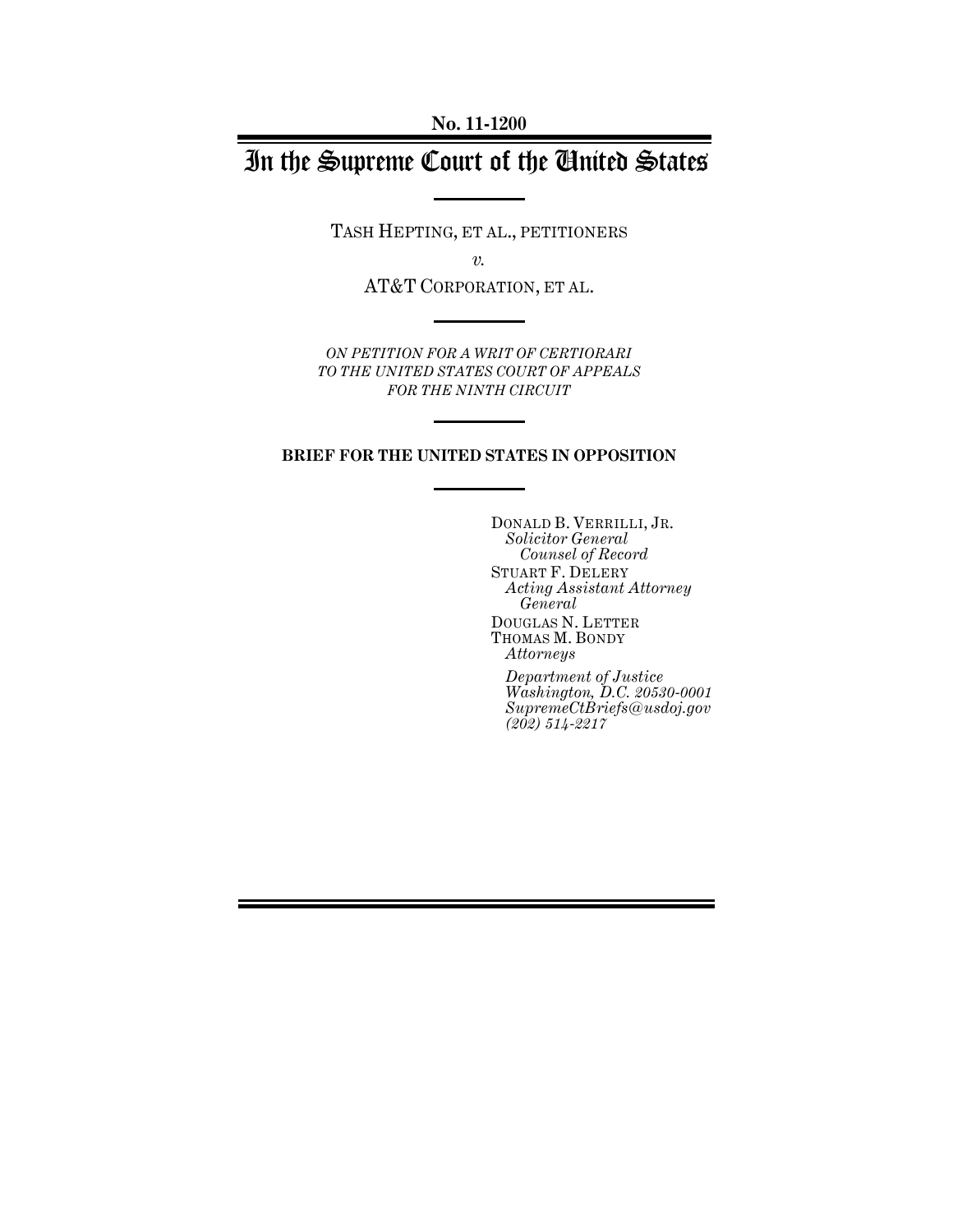#### **QUESTION PRESENTED**

Whether the court of appeals properly upheld the constitutionality of Section 802 of the Foreign Intelligence Surveillance Act of 1978, as amended, 50 U.S.C. 1885a (Supp. II 2008), which provides that, in specified circumstances, the Attorney General may certify the existence of certain facts that, upon judicial review for substantial evidence, require the dismissal of civil actions against telecommunications carriers and other persons who are alleged to have assisted an element of the intelligence community of the United States.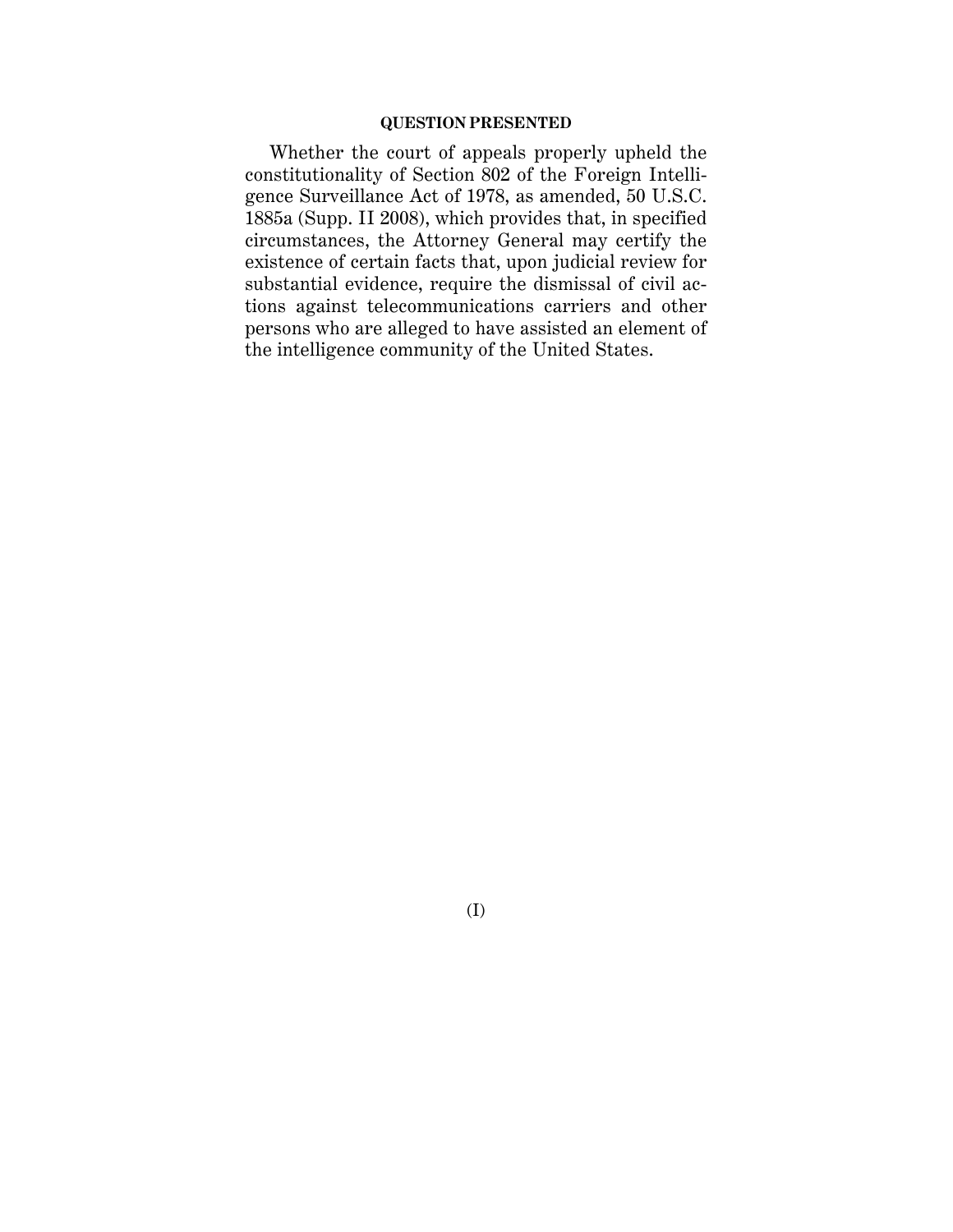### **TABLE OF CONTENTS**

Page Opinions below ....................................................................................1 Jurisdiction ..........................................................................................1 Statement ............................................................................................2 Argument .............................................................................................9 Conclusion ........................................................................................ 25

### **TABLE OF AUTHORITIES**

#### Cases:

| A.L.A. Schechter Poultry Corp. v. United States,           |
|------------------------------------------------------------|
|                                                            |
| American Power & Light Co. v. SEC, 329 U.S. 90             |
| $(1946)$                                                   |
| Clinton v. City of New York, 524 U.S. 417 (1998) 8, 14, 15 |
|                                                            |
| Department of the Navy v. Egan, 484 U.S. 518 (1988)  24    |
| Fidelity Fed. Sav. & Loan Ass'n v. de la Cuesta,           |
|                                                            |
|                                                            |
| Franklin v. Massachusetts, 505 U.S. 788 (1992)  18         |
| J.W. Hampton Jr. & Co. v. United States, 276 U.S. 394      |
|                                                            |
|                                                            |
|                                                            |
|                                                            |
| Loving v. United States, 517 U.S. 748 (1996) 18, 19, 21    |
| Marshall Field & Co. v. Clark, 143 U.S. 649 (1892) 15      |
| Mistretta v. United States, 488 U.S. 361 (1989) 19, 20     |
| National Broadcasting Co. v. United States, 319 U.S.       |
|                                                            |
| Owens v. Republic of Sudan, 531 F.3d 884 (D.C. Cir.        |
|                                                            |

(III)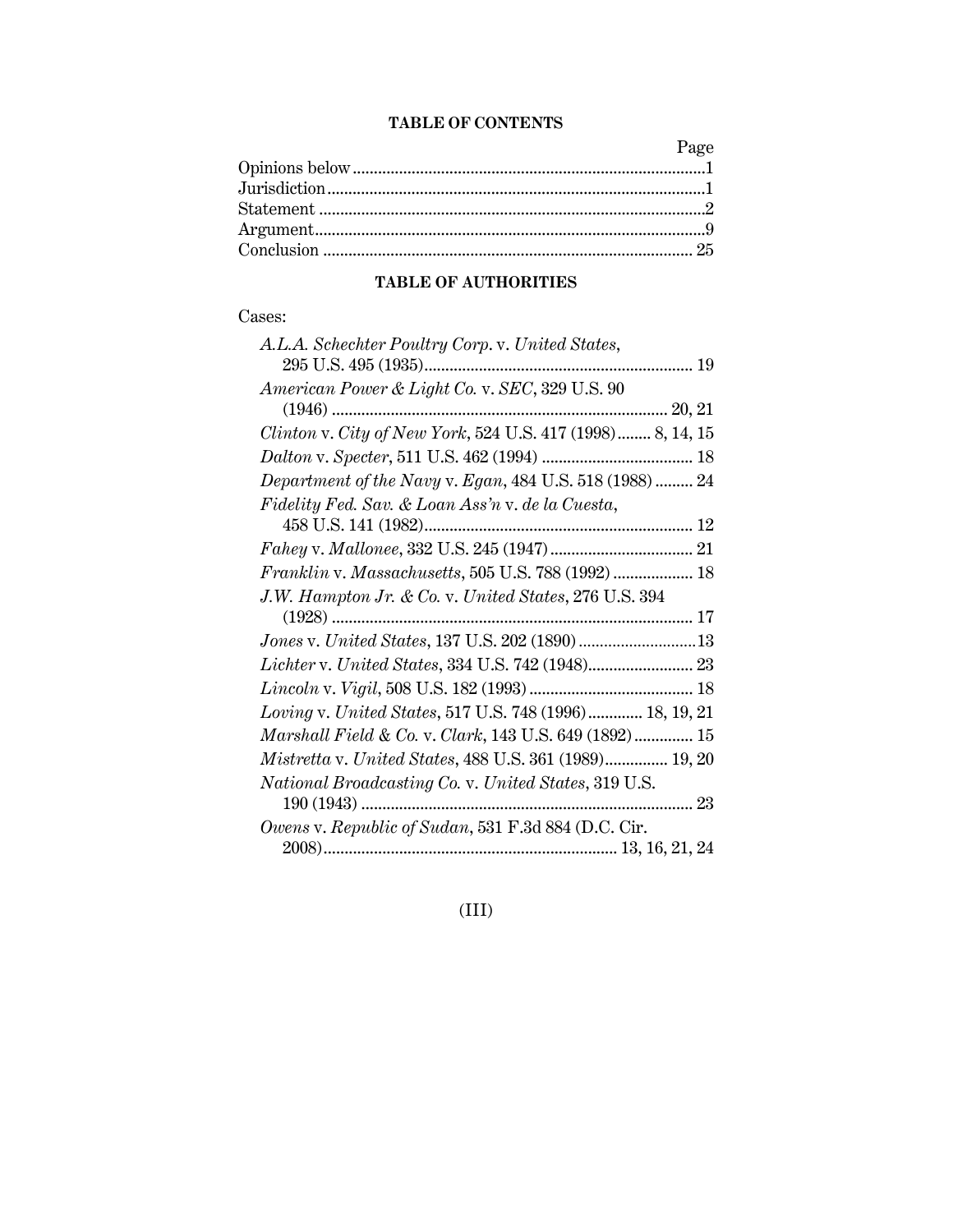| Cases—Continued:                                                                                              | Page |
|---------------------------------------------------------------------------------------------------------------|------|
| Panama Ref. Co. v. Ryan, 293 U.S. 388 (1935) 19                                                               |      |
| Plaut v. Spendthrift Farm, Inc., 514 U.S. 211 (1995) 14                                                       |      |
| Robertson v. Seattle Audubon Soc'y, 503 U.S. 429                                                              |      |
|                                                                                                               |      |
| Republic of Iraq v. Beaty, 556 U.S. 848 (2009) 12, 18                                                         |      |
| Shivwits Band of Paiute Indians v. Utah, 428 F.3d 966                                                         |      |
| (10th Cir. 2005), cert. denied, 549 U.S. 809 (2006) 21                                                        |      |
|                                                                                                               |      |
| Touby v. United States, 500 U.S. 160 (1991)  16, 18                                                           |      |
| United States v. Curtiss-Wright Export Corp.,                                                                 |      |
|                                                                                                               |      |
| United States v. Klein, 80 U.S. (13 Wall.) 128 (1872)7                                                        |      |
| United States ex rel. Norwegian Nitrogen Prods. Co.<br>v. United States Tariff Comm'n, 274 U.S. 106 (1927) 17 |      |
| Whitman v. American Trucking Ass'ns, 531 U.S. 457                                                             |      |
| Yakus v. United States, 321 U.S. 414 (1944)  15, 23                                                           |      |
| Constitution, statutes and rule:                                                                              |      |
|                                                                                                               |      |
|                                                                                                               |      |
| Administrative Procedure Act, 5 U.S.C. 701 et seq.  18, 19                                                    |      |
| FISA Amendments Act of 2008, Pub. L. No. 110-261,                                                             |      |
|                                                                                                               |      |
|                                                                                                               |      |
|                                                                                                               |      |
|                                                                                                               |      |
| Foreign Intelligence Surveillance Act of 1975, as                                                             |      |
| amended, 50 U.S.C. 1801 et seq.:                                                                              |      |
|                                                                                                               |      |
|                                                                                                               |      |

50 U.S.C. 1805b(e) (Supp. I 2007) .....................................4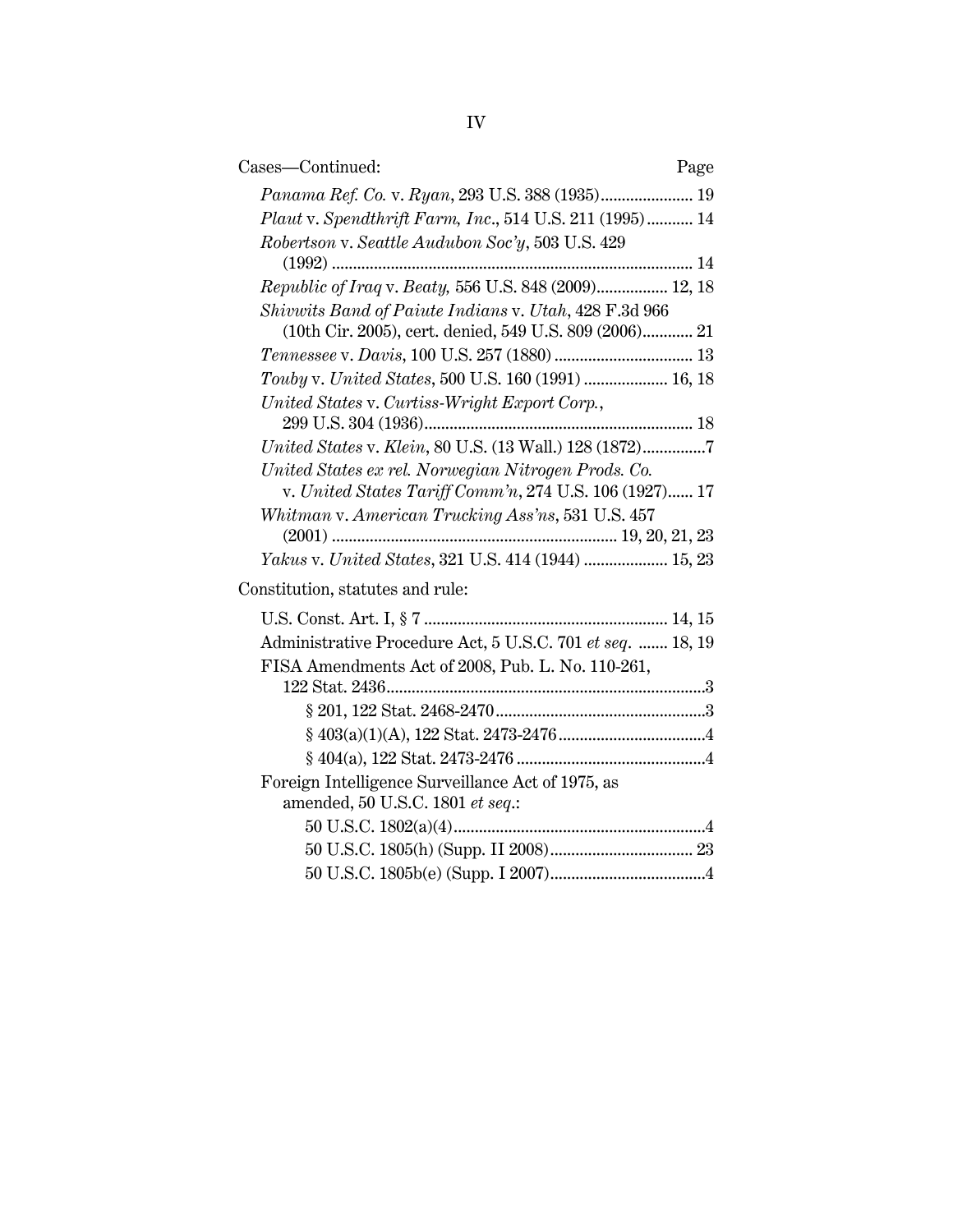| Statutes and rule-Continued:                         | Page |
|------------------------------------------------------|------|
|                                                      |      |
|                                                      |      |
| 50 U.S.C. Ch. 36, Subch. VII (Supp. II 2008)  21     |      |
|                                                      |      |
|                                                      |      |
|                                                      |      |
| 50 U.S.C. 1885a(a) (Supp. II 2008) 5, 11, 14, 24     |      |
|                                                      |      |
| 50 U.S.C. 1885a(a)(1)-(4) (Supp. II 2008)  22        |      |
| 50 U.S.C. 1885a(a)(1)-(5) (Supp. II 2008)  15, 20    |      |
| 50 U.S.C. 1885a(a)(4) (Supp. II 2008)  11            |      |
| 50 U.S.C. 1885a(b)(1) (Supp. II 2008)  5, 15, 18, 24 |      |
|                                                      |      |
|                                                      |      |
|                                                      |      |
|                                                      |      |
|                                                      |      |
|                                                      |      |
|                                                      |      |
|                                                      |      |
|                                                      |      |
|                                                      |      |
|                                                      |      |
|                                                      |      |
|                                                      |      |
|                                                      |      |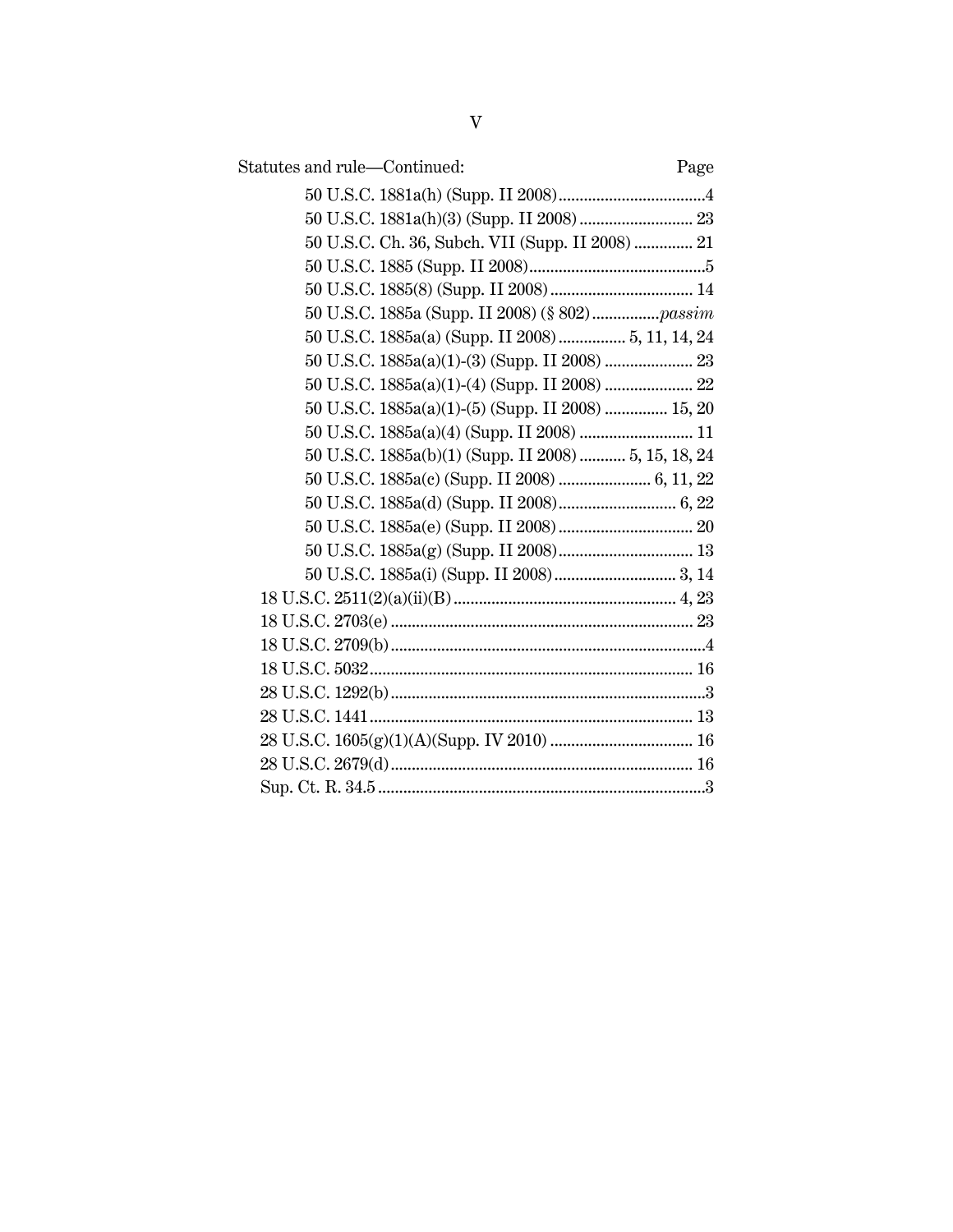| Miscellaneous:                                               | Page |
|--------------------------------------------------------------|------|
| The President's Radio Address, 2 Pub. Papers 1870-           |      |
|                                                              |      |
| S. Rep. No. 209, 110th Cong., 1st Sess. (2007)  2, 3, 10, 22 |      |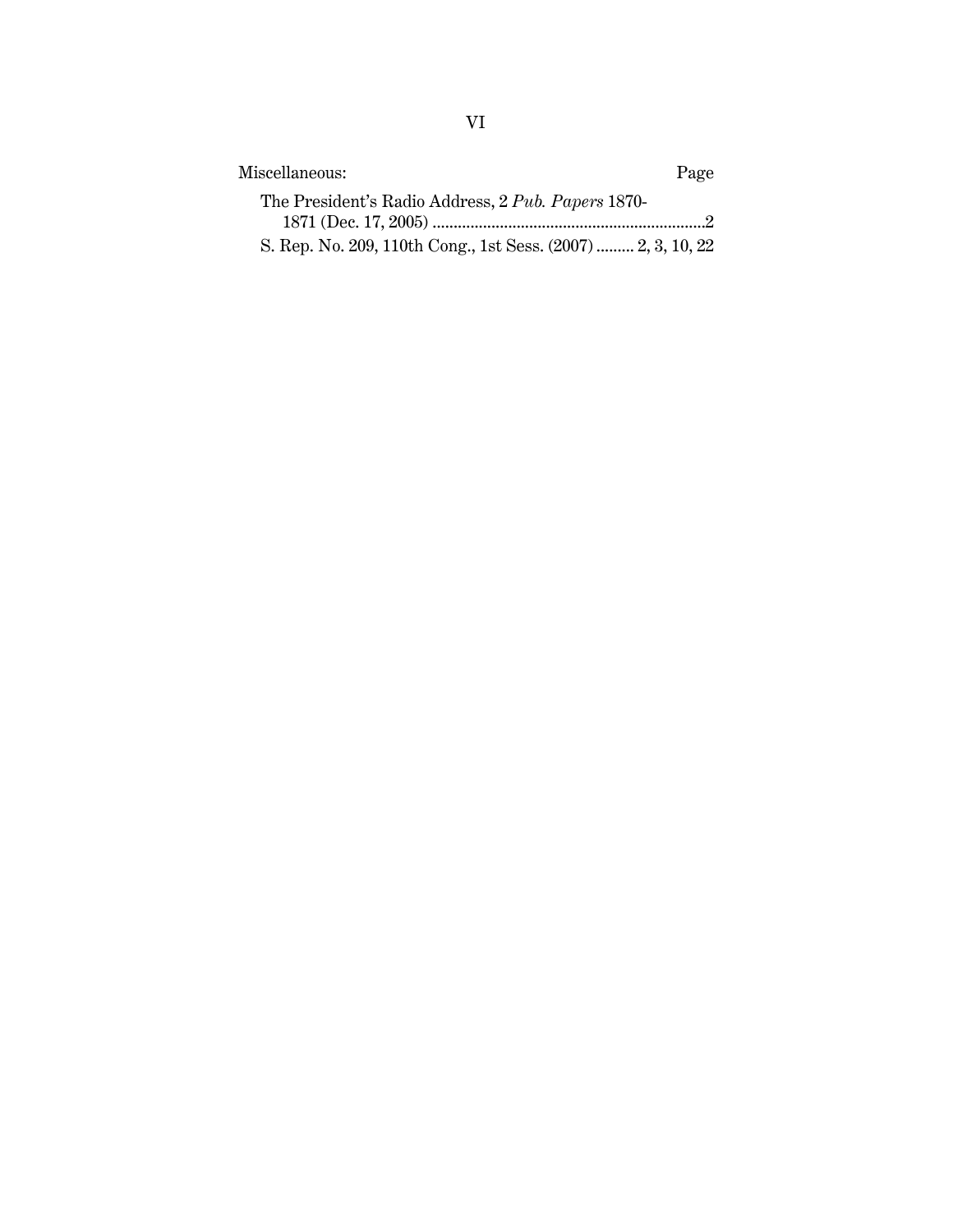## In the Supreme Court of the United States

No. 11-1200

TASH HEPTING, ET AL., PETITIONERS

*v.*

AT&T CORPORATION, ET AL.

*ON PETITION FOR A WRIT OF CERTIORARI TO THE UNITED STATES COURT OF APPEALS FOR THE NINTH CIRCUIT* 

#### **BRIEF FOR THE UNITED STATES IN OPPOSITION**

#### **OPINIONS BELOW**

The decision of the court of appeals (Pet. App. 1-56) is reported at 671 F.3d 881. The decision of the district court (Pet. App. 57-109) is reported at 633 F. Supp. 2d 949.

#### **JURISDICTION**

The judgment of the court of appeals was entered on December 29, 2011.<sup>1</sup> The petition for a writ of certiorari was filed on March 28, 2012. The jurisdiction of this Court is invoked under 28 U.S.C. 1254(1).

<sup>&</sup>lt;sup>1</sup> Petitioners note (Pet. 1) that a petition for rehearing was filed by other plaintiffs-appellants on March 26, 2012. That petition was denied on April 19, 2012. No. 09-16720 Docket entry (9th Cir.).

<sup>(1)</sup>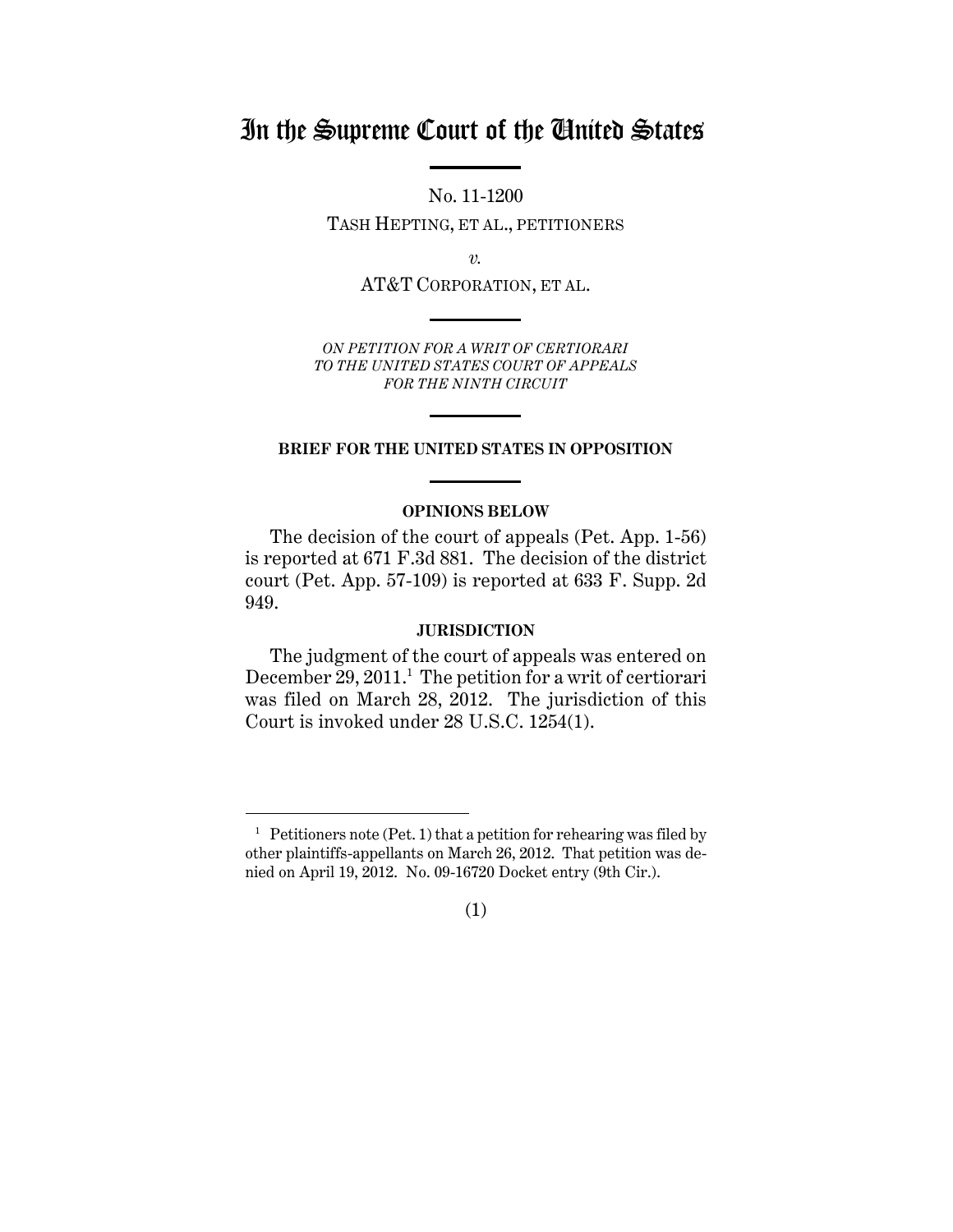#### **STATEMENT**

1. After the September 11, 2001 attacks on the United States, President Bush established the Terrorist Surveillance Program (TSP), which authorized the National Security Agency (NSA) to intercept communications into and out of the United States of persons linked to al Qaeda or related terrorist organizations. Under the TSP, a communication could be intercepted if one party to it was located outside the United States and there was a reasonable basis to conclude that a party was a member of or affiliated with al Qaeda. Pet. App. 23, 116- 117.

President Bush publicly acknowledged the TSP's existence in December 2005. See The President's Radio Address, 2 *Pub. Papers* 1870-1871 (Dec. 17, 2005). Thirteen months later, on January 17, 2007, Attorney General Gonzales informed Congress that the President had determined not to reauthorize the TSP and that any electronic surveillance that had been conducted under the TSP would thereafter be conducted subject to the approval of the Foreign Intelligence Surveillance Court (FISC). S. Rep. No. 209, 110th Cong., 1st Sess. 4 (2007) (*Senate Report*). The TSP is thus no longer operative, and has been defunct for more than five years.

2. In 2006, petitioners filed various suits in federal and state courts alleging that AT&T and other telecommunications companies had provided unlawful assistance in connection with the NSA's intelligence activities, in violation of the Constitution and specified provisions of federal and state law. Pet. App. 58-59; Pet. 6 n.3. Petitioners alleged the existence of a communications "dragnet" that was far broader in scope than the publicly acknowledged TSP, and they sought damages and injunctive relief. Pet. App. 116-117; Pet. 5. The United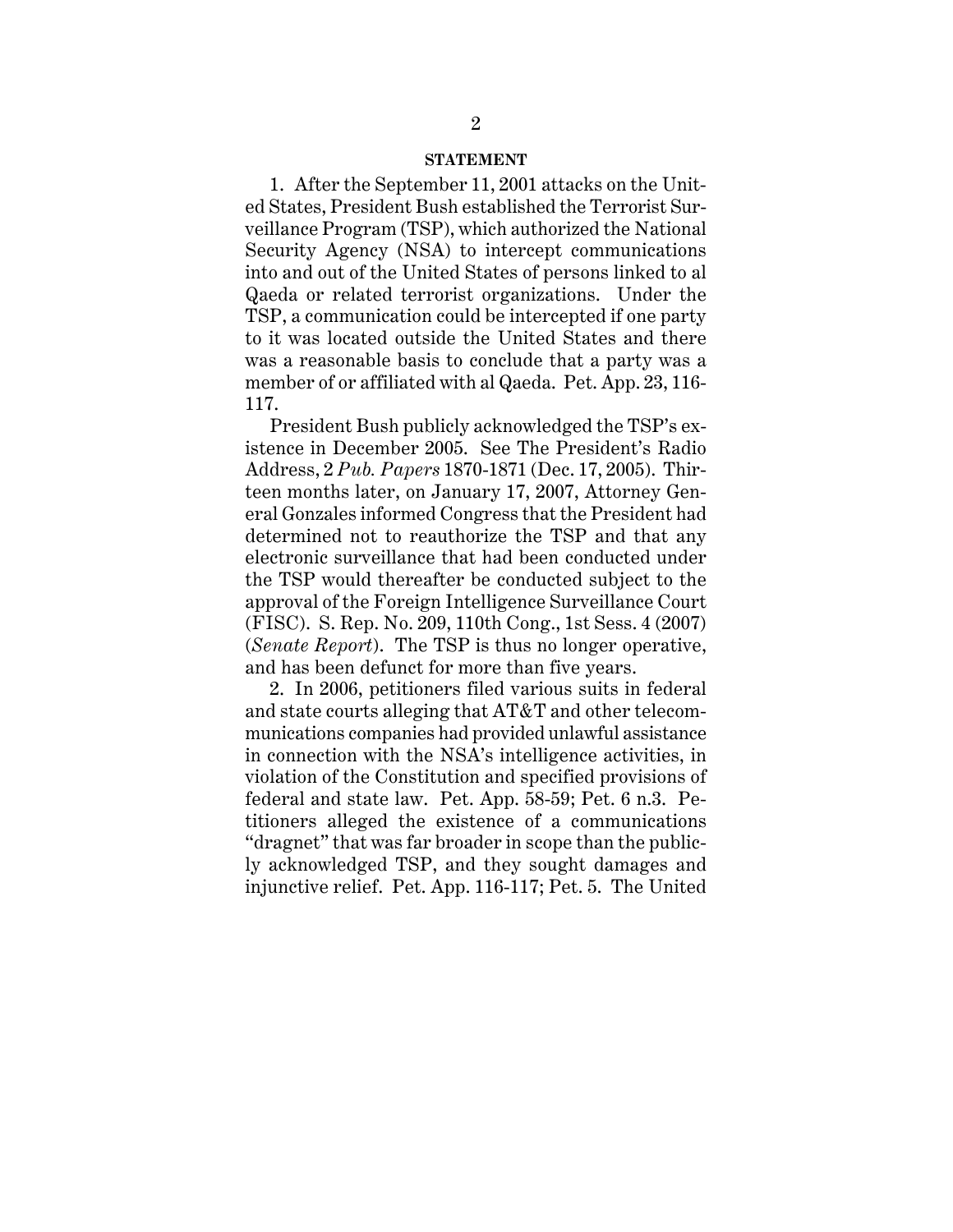States intervened in those suits and moved for dismissal, formally asserting the state-secrets privilege on the ground that litigation of petitioners' claims would risk the disclosure of sensitive and highly classified intelligence information, including intelligence sources and methods. Pet. App. 59; *Senate Report* 7.

In July 2006, the district court denied the government's motion to dismiss the lead petitioner's case. The court of appeals granted petitions for interlocutory appeal under 28 U.S.C. 1292(b) filed by AT&T and the government. Pet. App. 59. In August 2006, the Judicial Panel on Multidistrict Litigation ordered all cases arising from the NSA's alleged warrantless wiretapping program to be transferred to and consolidated in the Northern District of California before the judge who had decided the lead petitioner's case. *Id*. at 24, 59-60.

3. In July 2008, Congress enacted the FISA Amendments Act of 2008, Pub. L. No. 110-261, 122 Stat. 2436. In partial response to these then-pending cases, that Act provides a mechanism for granting immunity from civil suits to telecommunications companies and other persons who may have furnished assistance to elements of the intelligence community. *Id.* § 201, 122 Stat. 2468- 2470. That mechanism is contained in Section 802 of the Foreign Intelligence Surveillance Act of 1978 (FISA), as amended. See 50 U.S.C. 1885a (Supp. II 2008).

Section 1885a<sup>2</sup> applies "to a civil action pending on or filed after July 10, 2008." 50 U.S.C. 1885a(i) (Supp. II 2008). In principal part, it provides as follows:

<sup>&</sup>lt;sup>2</sup> Although the petition and the courts below generally refer to the relevant provision as "Section 802" of FISA, this brief refers to its United States Code citation (50 U.S.C. 1885a). See Sup. Ct. R. 34.5.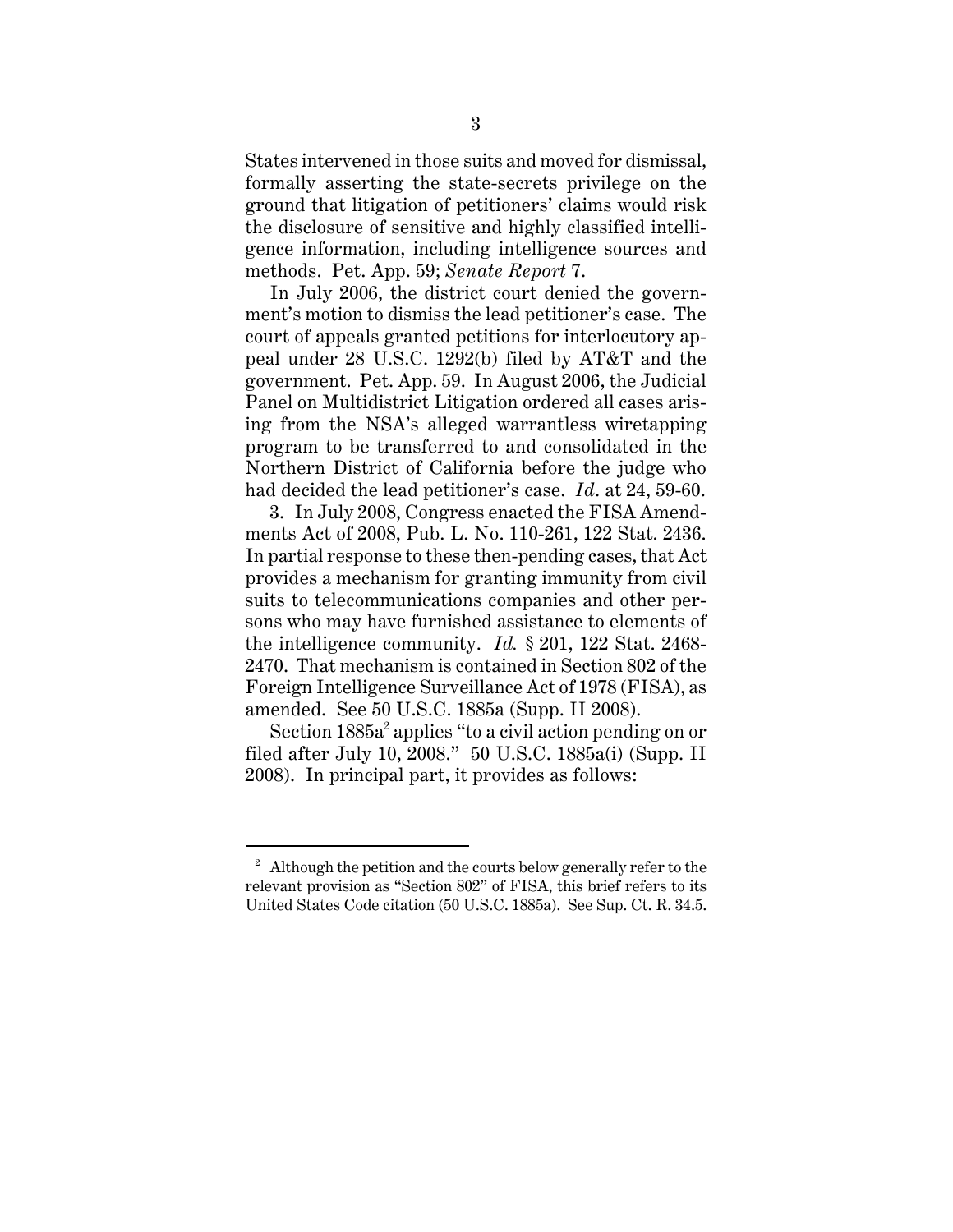Notwithstanding any other provision of law, a civil action may not lie or be maintained in a Federal or State court against any person for providing assistance to an element of the intelligence community, and shall be promptly dismissed, if the Attorney General certifies to the district court of the United States in which such action is pending that—

 (1) any assistance by that person was provided pursuant to an order of the [FISC];

 (2) any assistance by that person was provided pursuant to a certification in writing under section  $2511(2)(a)(ii)(B)$  or  $2709(b)$  of title  $18;[^3]$ 

 (3) any assistance by that person was provided pursuant to a directive under section  $1802(a)(4)$ ,  $1805b(e)$ , \* \* \* or  $1881a(h)$  of this title directing such assistance;[4 ]

 (4) in the case of a covered civil action, the assistance alleged to have been provided by the electronic communication service provider was—

 (A) in connection with an intelligence activity involving communications that was—

<sup>&</sup>lt;sup>3</sup> The cross-referenced provisions authorize the Attorney General and the FBI Director to obtain assistance from electronic communication service providers and others. See  $18$  U.S.C.  $2511(2)(a)(ii)(B)$ , 2709(b).

<sup>4</sup> The cross-referenced provisions authorize (or authorized) the Attorney General or the Director of National Intelligence to direct the furnishing of necessary assistance in connection with electronic surveillance. See 50 U.S.C. 1802(a)(4); 50 U.S.C. 1805b(e) (Supp. I 2007); 50 U.S.C. 1881a(h) (Supp. II 2008). Section 1805b was repealed by the FISA Amendments Act of 2008, with the proviso that it continued to apply to certain pre-2008 orders and cases. See §§ 403(a)(1)(A), 404(a), 122 Stat. 2473-2476.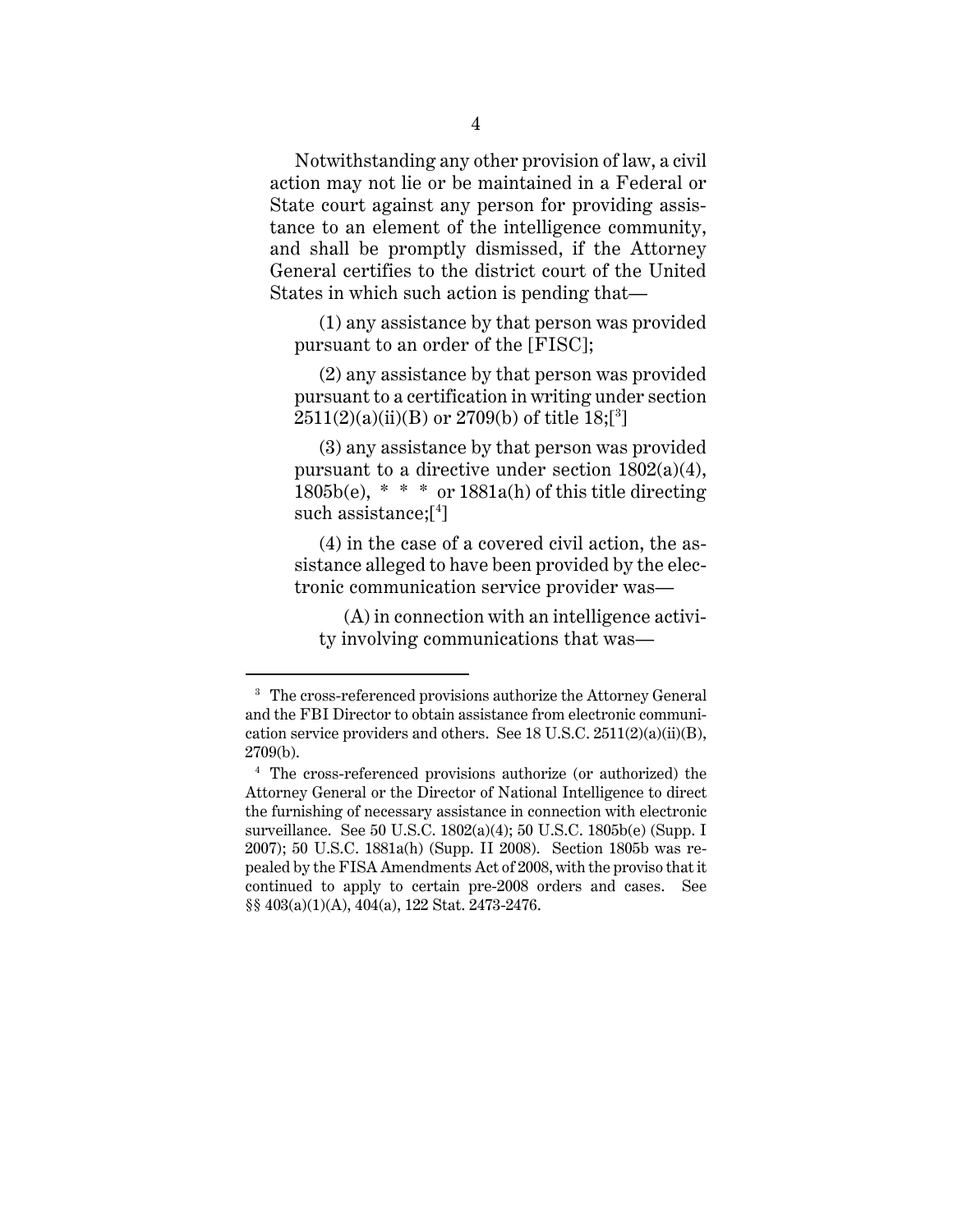(i) authorized by the President during the period beginning on September 11, 2001, and ending on January 17, 2007; and

 (ii) designed to detect or prevent a terrorist attack, or activities in preparation for a terrorist attack, against the United States; and

 (B) the subject of a written request or directive, or a series of written requests or directives, from the Attorney General \* \* \* to the electronic communication service provider indicating that the activity was—

(i) authorized by the President; and

(ii) determined to be lawful; or

 (5) the person did not provide the alleged assistance.

50 U.S.C. 1885a(a) (Supp. II 2008).5

 $\overline{a}$ 

With respect to judicial review, Section 1885a provides that a certification by the Attorney General "shall be given effect unless the court finds that [it] is not supported by substantial evidence provided to the court." 50 U.S.C. 1885a(b)(1) (Supp. II 2008). The statute permits "[a]ny plaintiff or defendant in a civil action" to "submit any relevant court order, certification, written request, or directive to the district court \* \* \* for review" and to "participate in the briefing or argument of any legal issue in a judicial proceeding conducted pursuant to this section, but only to the extent that such participation does not require the disclosure of classified

<sup>&</sup>lt;sup>5</sup> Various terms used in Section 1885a—including "assistance," "covered civil action," and "intelligence community"—are defined in 50 U.S.C. 1885 (Supp. II 2008).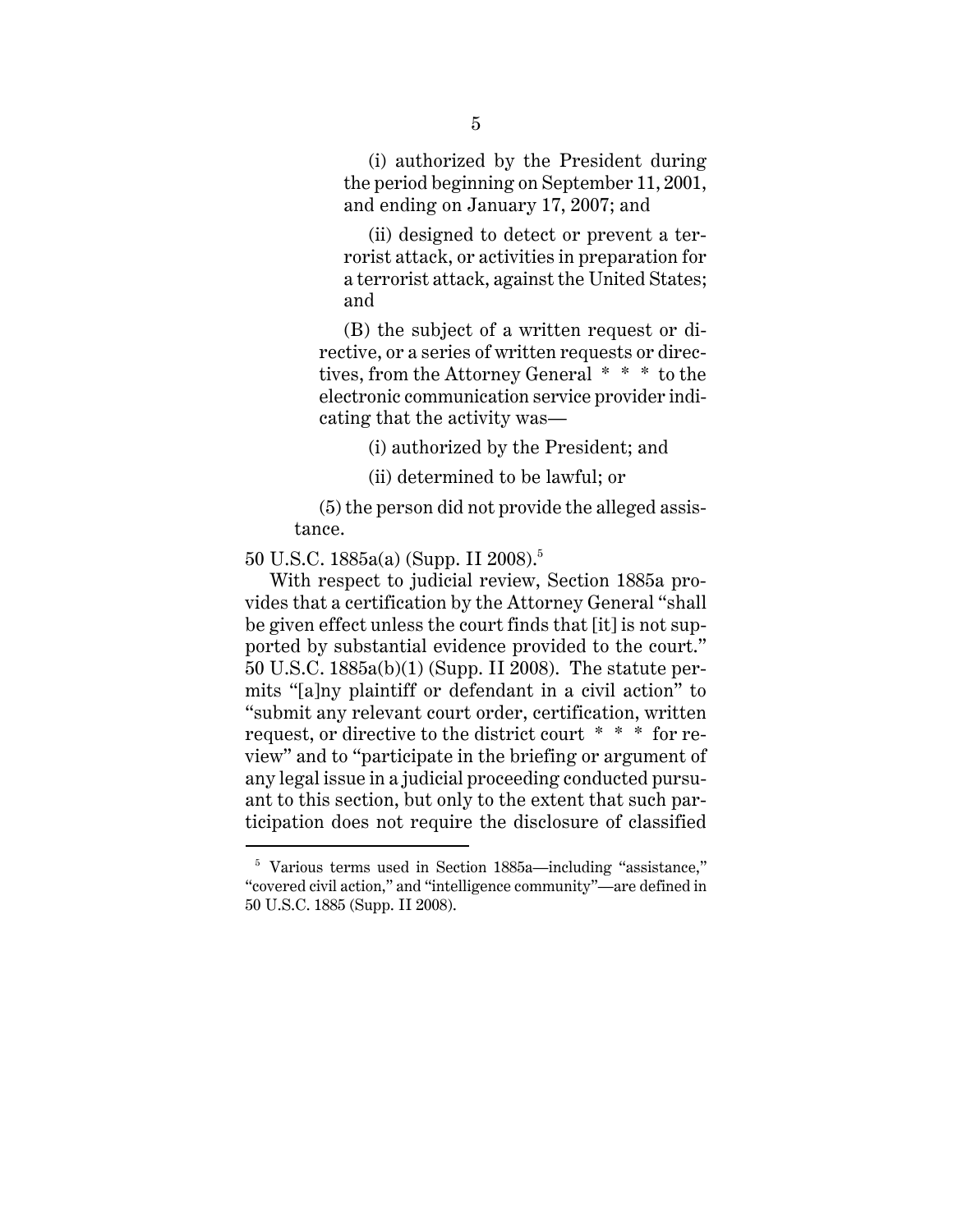information to such party." 50 U.S.C. 1885a(d) (Supp. II 2008).

In further protection of classified information, the statute specifies that "the court shall review [classified] information in camera and ex parte, and shall issue any part of the court's written order that would reveal classified information in camera and ex parte and maintain such part under seal." 50 U.S.C. 1885a(d) (Supp. II 2008). It also provides as follows:

 If the Attorney General files a declaration \* \* \* that disclosure of a certification  $* * *$  or supplemental materials \* \* \* would harm the national security of the United States, the court shall—

 (1) review such certification and the supplemental materials in camera and ex parte; and

 (2) limit any public disclosure \* \* \* , including any public order \* \* \* , to a statement as to whether the case is dismissed \* \* \* , without disclosing the paragraph of subsection (a) that is the basis for the certification.

50 U.S.C. 1885a(c) (Supp. II 2008).

4. A few weeks after the FISA Amendments Act of 2008 was enacted, the court of appeals remanded the lead petitioner's case to the district court for further proceedings in light of the new statute. No. 06-17132 Docket entry (9th Cir. Aug. 21, 2008).

5. On September 19, 2008, Attorney General Mukasey made certifications pursuant to Section 1885a —in both public and classified forms—stating "that the claims asserted in the civil actions pending in these consolidated proceedings brought against electronic communication service providers fall within at least one provision contained in Section [1885a](a)." Pet. App. 112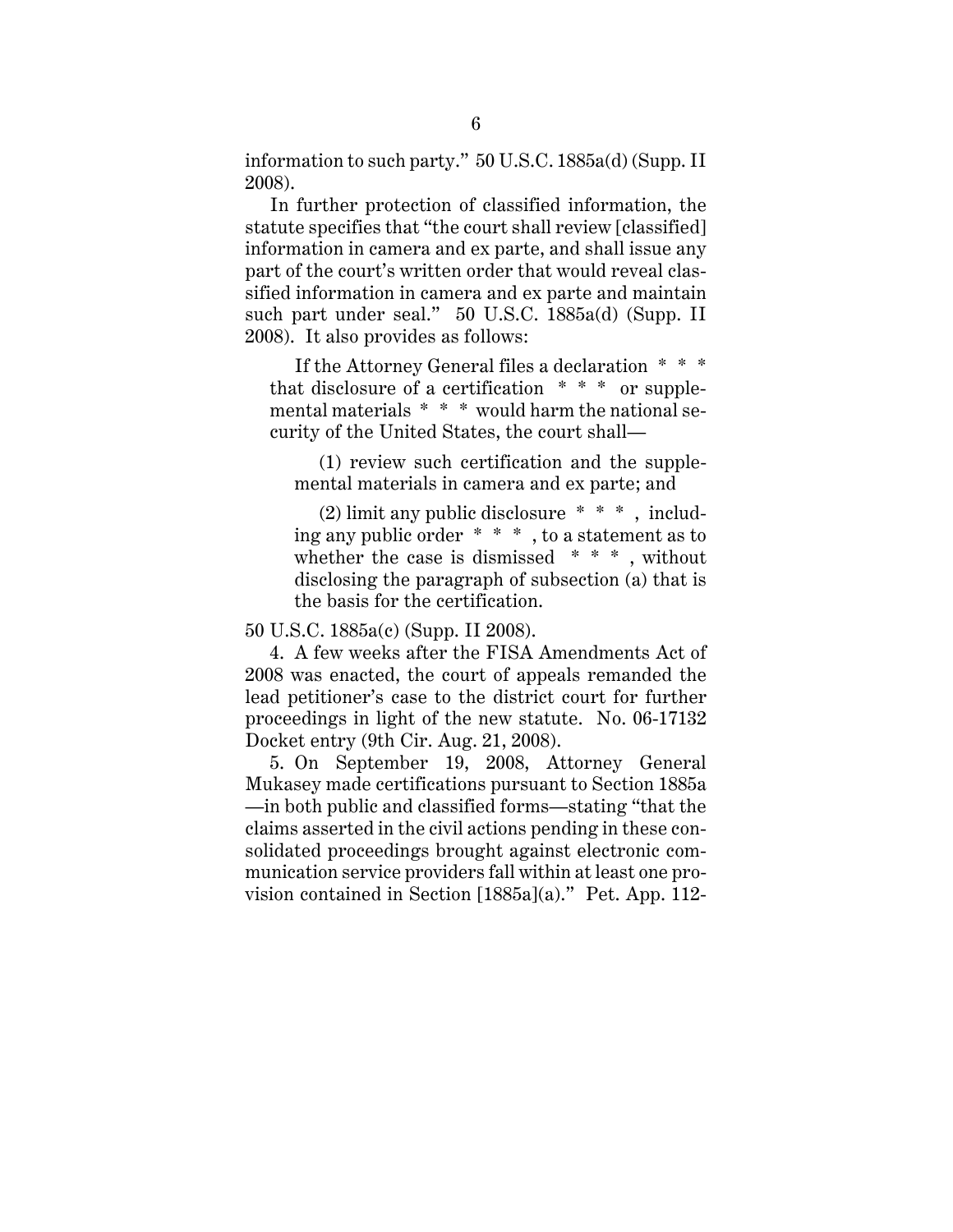113. In light of those certifications, the government moved to dismiss "all claims against telecommunications company defendants in these cases." *Id.* at 60.

On June 3, 2009, the district court granted the government's motion, explaining that dismissal was statutorily compelled and that petitioners' constitutional objections to Section 1885a were without merit. Pet. App. 57- 109. Addressing petitioners' contentions that the statute is inconsistent with *United States* v. *Klein*, 80 U.S. (13 Wall.) 128 (1872), the court invoked the settled "principle that a statute that amends applicable law, even if it is meant to determine the outcome of pending litigation, does not violate the separation-of-powers principle" in *Klein*. Pet. App. 76-77. The court explained that, "[i]n enacting section [1885a], Congress created a new, narrowly-drawn and 'focused' immunity," thus "changing the underlying law," and that Congress expressly "provide[d] a judicial role" for "determining whether the Attorney General's certifications meet the criteria for the new immunity." *Id.* at 79-80. Thus, the court held that Section 1885a "does not violate the separation-of-powers principle examined in *Klein*." *Id*. at 80.

The district court also rejected petitioners' contention that the statute violates the nondelegation doctrine. Pet. App. 80-95. It concluded that the Attorney General's discretion about whether to submit a certification in a given case is to be informed by Congress's evident concern for protecting national-security information and the government's intelligence-gathering abilities, and that principle, which is embodied in the statute's text and legislative history, is sufficient to defeat a nondele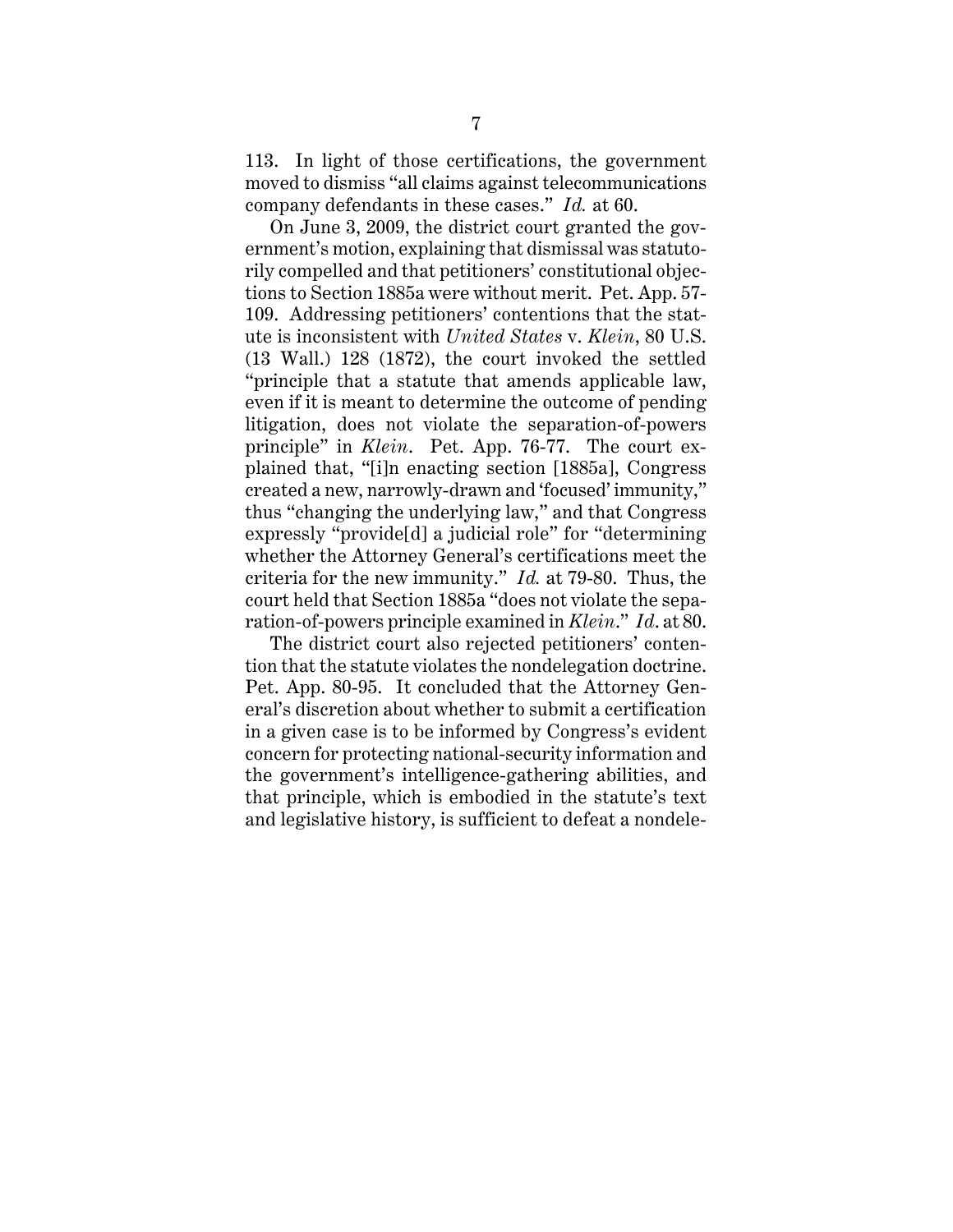gation challenge, especially given the limited scope of the Attorney General's discretion. *Id.* at 94-95.6

Having determined that Section 1885a is constitutional, the district court confirmed that it had "examined the Attorney General's submissions and ha[d] determined that he has met his burden under [the statute]," and it therefore granted the United States' motion to dismiss. Pet. App. 108.

6. The court of appeals affirmed. Pet. App. 1-56. With respect to petitioners' separation-of-powers argument, it explained that, "in enacting [Section 1885a], Congress did not give the Executive the power to enact, amend, or repeal a statute." *Id*. at 32. Although petitioners invoked *Clinton* v. *City of New York*, 524 U.S. 417 (1998), the court of appeals distinguished that case on the ground that, unlike the unconstitutional lineitem-veto device, "the Attorney General's certification implements the law as written and does not frustrate or change the law as enacted by Congress." Pet. App. 33. "The ultimate legislative judgment regarding immunity for the telecommunications companies was made by Congress, not the Attorney General, and falls to the courts, not the Attorney General, to review." *Id*. at 46.

The court of appeals also rejected petitioners' nondelegation argument, noting that "[t]he Supreme Court has only twice invalidated legislation under this doctrine, the last time being seventy-five years ago." Pet. App. 35. The court of appeals explained that "Section [1885a] authorizes the Attorney General to act only in

<sup>&</sup>lt;sup>6</sup> The district court also rejected several other argumentsrelating to due process, the statute's provisions for *in camera, ex parte* review, the scope of review of the Attorney General's certification, and the validity of that certification—which are not within the scope of the questions presented in this Court. Pet. App. 96-108.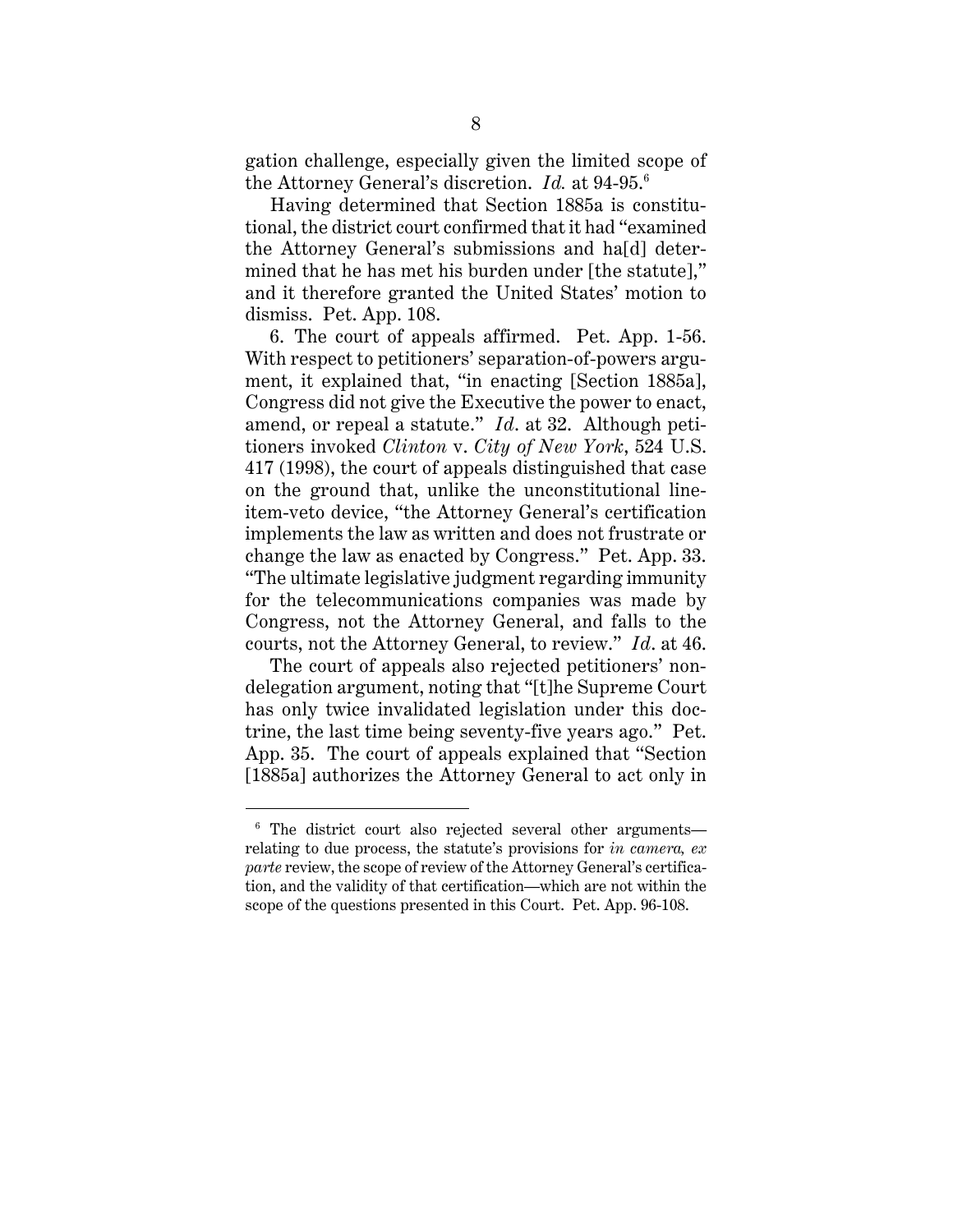narrow, definable situations, subject to review by the courts," and that "the text, structure, history, and context of [Section 1885a] contain an intelligible principle consistent with the Constitution's nondelegation doctrine"—that of "protecting intelligence gathering and national security information." *Id*. at 39-40.

The court of appeals emphasized that Section 1885a applies only to suits against persons alleged to have provided assistance to the government, not to claims against government actors and entities. Pet. App. 42, 56. It noted that such suits by some of the petitioners were already pending (*id*. at 42 n.3), and it remanded the claims of two of the petitioners for further consideration because they had alleged "illegal conduct on the part of the government," *id*. at 55-56.7

#### **ARGUMENT**

The decision of the court of appeals is correct and does not conflict with any decision of this Court or of any other court of appeals. Petitioners concede that there is no circuit conflict, see Pet. 13, and the court of appeals properly explained that petitioners' constitutional attacks on 50 U.S.C. 1885a (Supp. II 2008) are meritless. Further review is accordingly unwarranted.

1. Petitioners contend (Pet. 12-13) that this case represents "the only opportunity [this Court] will ever have to decide the constitutionality of [Section 1885a] as ap-

 $7$  The court of appeals also rejected other arguments that are beyond the scope of the questions presented in this Court, including the contentions that Section 1885a violates due process and separationof-powers principles by "foreclos[ing] a challenge to the government's wiretapping program," Pet. App. 42-43, that it violates due process by allowing the Attorney General to act as an adjudicator, *id*. at 45-46, and that it violates due process because its provisions for *ex parte* and *in camera* review deprive petitioners of notice, *id*. at 46-55.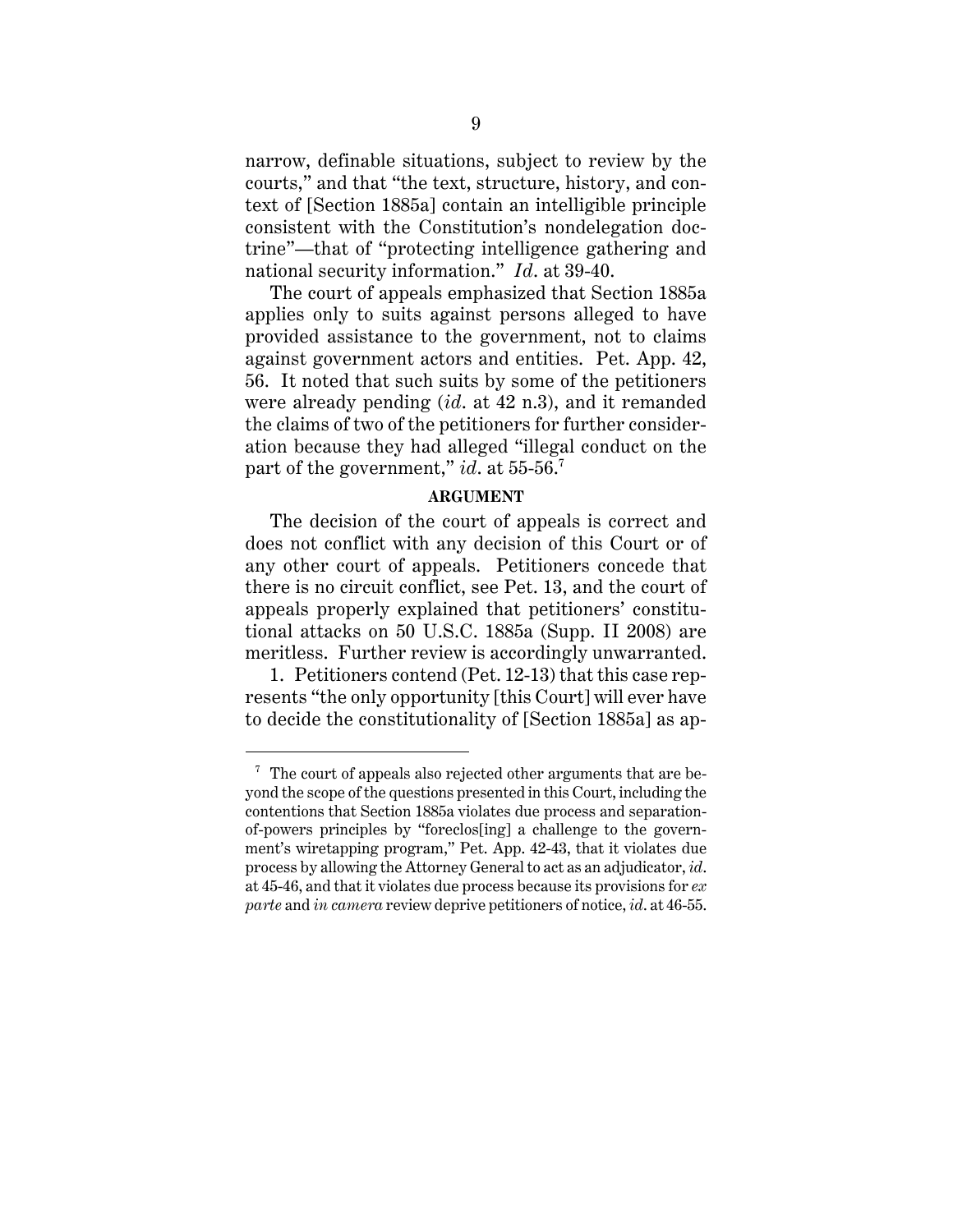plied to the President's Surveillance Program between 2001 and 2007," and that "there will be no circuit split as to the application of [Section 1885a] to lawsuits against telecommunications carriers arising out of the President's Surveillance Program" because such cases have all been consolidated in one district by the Judicial Panel on Multidistrict Litigation. Those aspects of this case furnish no reason for review by this Court.

To the extent that petitioners ask this Court to evaluate certworthiness by considering only the category of suits pertaining to the TSP, they address a program that began after September 11, 2001 and ended more than five years ago, in early 2007. Cases involving the TSP constitute a finite, and relatively small, category of cases that is necessarily time-bound and will not recur. It is therefore far from what this Court typically considers to be sufficient to warrant review in the absence of a disagreement in the lower courts.

Moreover, the court of appeals' decision does not even control the resolution of all claims about the TSP, or even all of petitioners' claims about the TSP. To the contrary, as that court specifically noted, rejecting petitioners' constitutional challenges to Section 1885a, and thus terminating their suits against private telecommunications companies, will not deprive petitioners of their claims that *the government* engaged in illegal surveillance. Pet. App. 42 ("Although Congress granted immunity to private parties that assisted the government, [Section 1885a] does not foreclose relief against government actors and entities who are the primary players in the alleged wiretapping."); *Senate Report* 8 ("The Committee does not intend for this section to apply to, or in any way affect, pending or future suits against the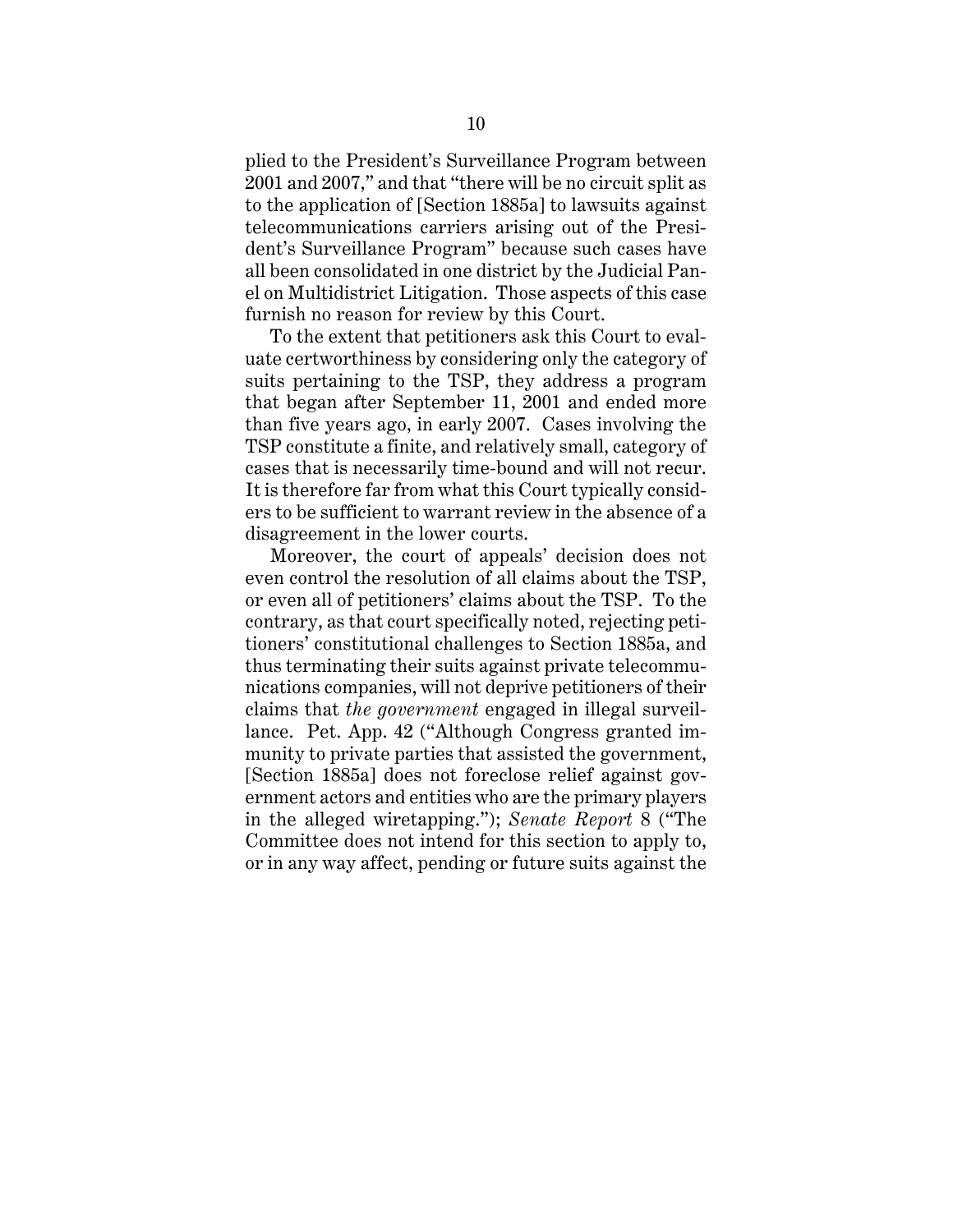Government as to the legality of the President's program.").

In any event, there is no basis for petitioners' assumption that Section 1885a could be reviewed only in the context of allegations involving the TSP. Although Section 1885a(a)(4) specifically addresses the TSP as it existed for a period of less than five and one-half years, both the statutory mechanism and the Attorney General certification that they challenge are applicable whether the underlying conduct is covered by Paragraph (1), (2), (3), (4), *or* (5) of Section 1885a(a). Indeed, as contemplated by the statute's terms, the Attorney General's public certification did not specify which "paragraph of subsection (a) [was] the basis for the certification," 50 U.S.C. 1885a(c) (Supp. II 2008), except to the extent that the Attorney General certified that Paragraph (5) was applicable to petitioners' allegations of a "contentdragnet." Pet. App. 112-113, 117.

In addition, the legal questions that petitioners ask this Court to resolve do not turn on the applicability of Section  $1885a(a)(4)$  rather than one of the other paragraphs of Section 1885a(a). Petitioners mention Paragraph (4) only three times when articulating their underlying arguments, and each of those references makes clear that petitioners believe their constitutional objections also apply to the other paragraphs in Section 1885a(a). See Pet. 14, 15, 23-24.

Accordingly, although TSP-related litigation has been consolidated in one judicial district, separate allegations brought by other plaintiffs in future cases about different intelligence activities could relate to the other paragraphs of Section 1885a(a), and there is nothing to prevent those cases from being filed outside of the Ninth Circuit. Petitioners thus err in implying (Pet. 13) that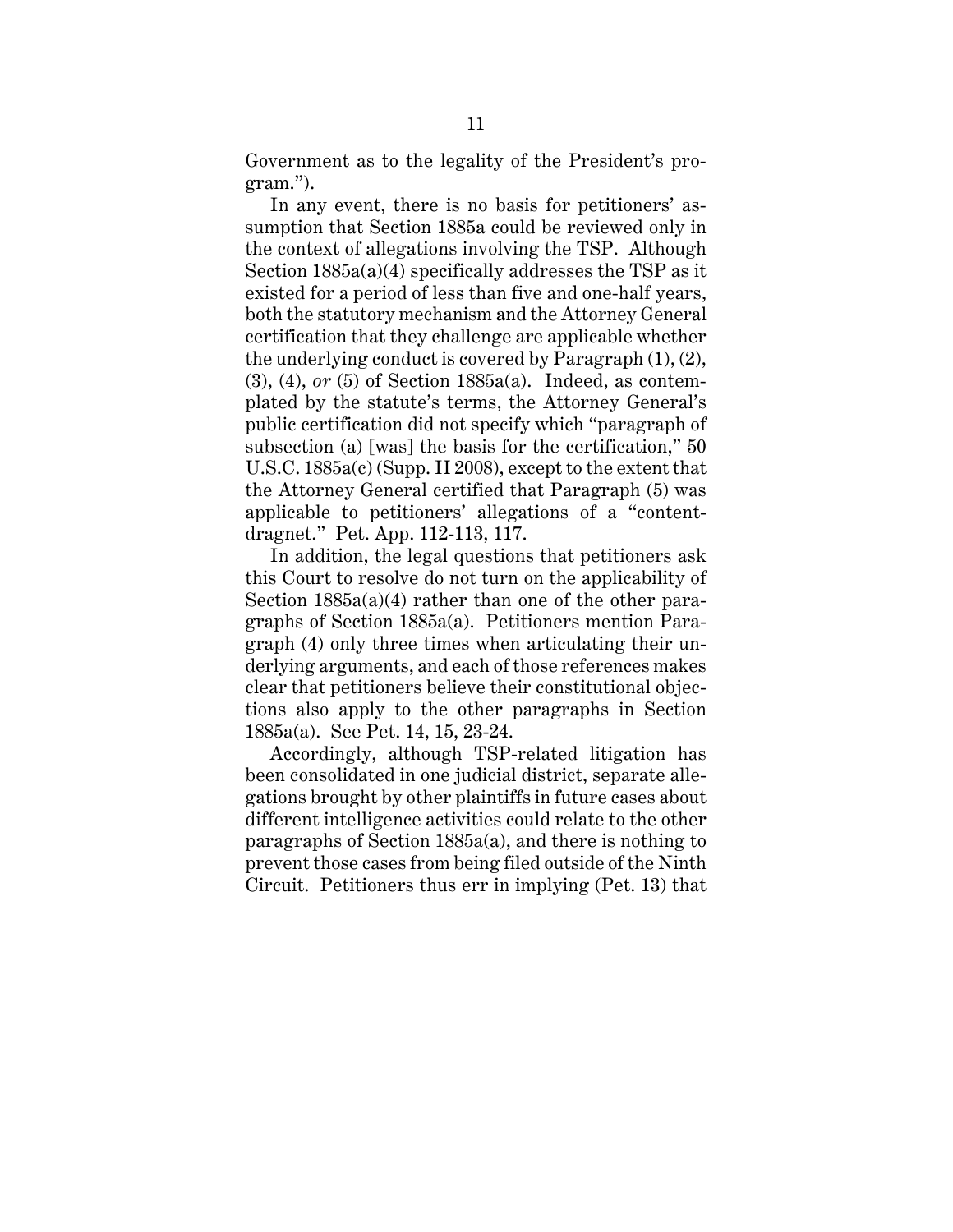no other court will be able to address the constitutional issues they raise if certiorari is denied in this case.

2. On the merits, petitioners' first three questions contend (Pet. i-ii, 13-33) that Congress simply cannot delegate certain decisions to the Attorney General because those decisions are the prerogative of lawmakers, not Executive Branch officials.<sup>8</sup> That contention lacks merit.

a. Petitioners' first three questions depend in part on erroneous assumptions (Pet. 19-30) that certain legal consequences—the preclusion of certain federal statutory claims, the preemption of state law, and the exclusion of federal constitutional claims from the jurisdiction of federal or state courts—must result directly from the enactment of a federal statute pursuant to Article I, Section 7 of the Constitution, without any intervening action by the Executive Branch.

In fact, it is not true, as petitioners contend (Pet. 28, 29), that Executive Branch actions cannot have the effect of preempting state law or of altering the extent of federal courts' jurisdiction. See, *e.g.*, *Fidelity Fed. Sav. & Loan Ass'n* v. *de la Cuesta*, 458 U.S. 141, 153 (1982) ("Federal regulations have no less pre-emptive effect than federal statutes."); *Republic of Iraq* v. *Beaty*, 556 U.S. 848 (2009) (President's determination rendered

<sup>&</sup>lt;sup>8</sup> With respect to the first question presented, petitioners contend (Pet. i, 19-26) that Section 1885a impermissibly allows the Attorney General "to nullify preexisting law" recognizing a federal statutory claim "and replace it with the legal regime of [Section 1885a]," Pet. 14. With respect to the second and third questions presented, petitioners contend (Pet. i-ii, 27-33) that Section 1885a impermissibly allows the Attorney General (rather than Congress) to decide whether to "[p]reempt [s]tate [l]aw," Pet. 27, and whether to "exclude [petitioners' federal constitutional claims] from the jurisdiction of [state and federal] courts," Pet. 29.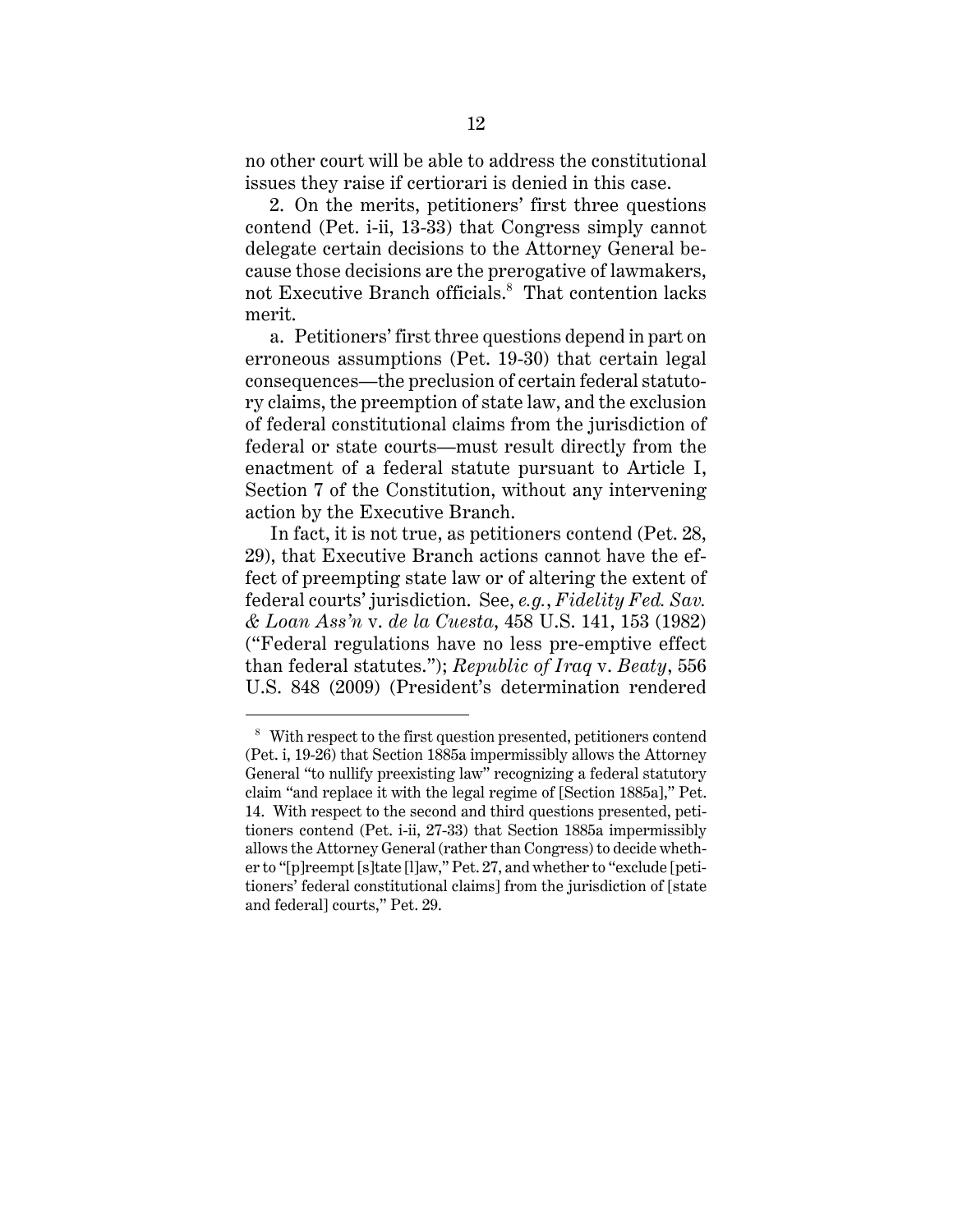inapplicable to Iraq a statutory provision that had abrogated immunity for foreign sovereigns in certain circumstances); *Jones* v. *United States*; 137 U.S. 202, 209- 211 (1890) (recognizing that scope of federal courts' admiralty jurisdiction depended on President's determination that island contained guano and was outside the jurisdiction of another government); *Owens* v. *Republic of Sudan*, 531 F.3d 884, 892 (D.C. Cir. 2008) ("The Supreme Court has also upheld statutes that predicate the courts' subject matter jurisdiction upon an Executive Branch factfinding.").

And, to the extent petitioners complain that the statute here limits their ability to pursue their "federal constitutional claims" in *state* courts (see Pet. 30), that consequence need not flow from any certification by the Attorney General under Section 1885a(a), because it is independently supported by Congress's own determination that suits like petitioners' "shall be deemed to arise under the Constitution and laws of the United States and shall be removable under [28 U.S.C. 1441]." 50 U.S.C. 1885a(g) (Supp. II 2008); see also Pet. 6 n.3 (explaining that the eight suits that petitioners filed in state court were each removed to federal court). Petitioners question (Pet. 30) whether Congress may "limit the jurisdiction of state courts to decide federal constitutional claims." But "[t]he constitutional right of Congress to authorize the removal" by defendants, from state to federal court, "of civil cases arising under the laws of the United States has long since passed beyond doubt." *Tennessee* v. *Davis*, 100 U.S. 257, 265 (1880).

There is, accordingly, no basis for petitioners' underlying assumption that the legal consequences of certification cannot follow, in part, from Executive Branch determinations.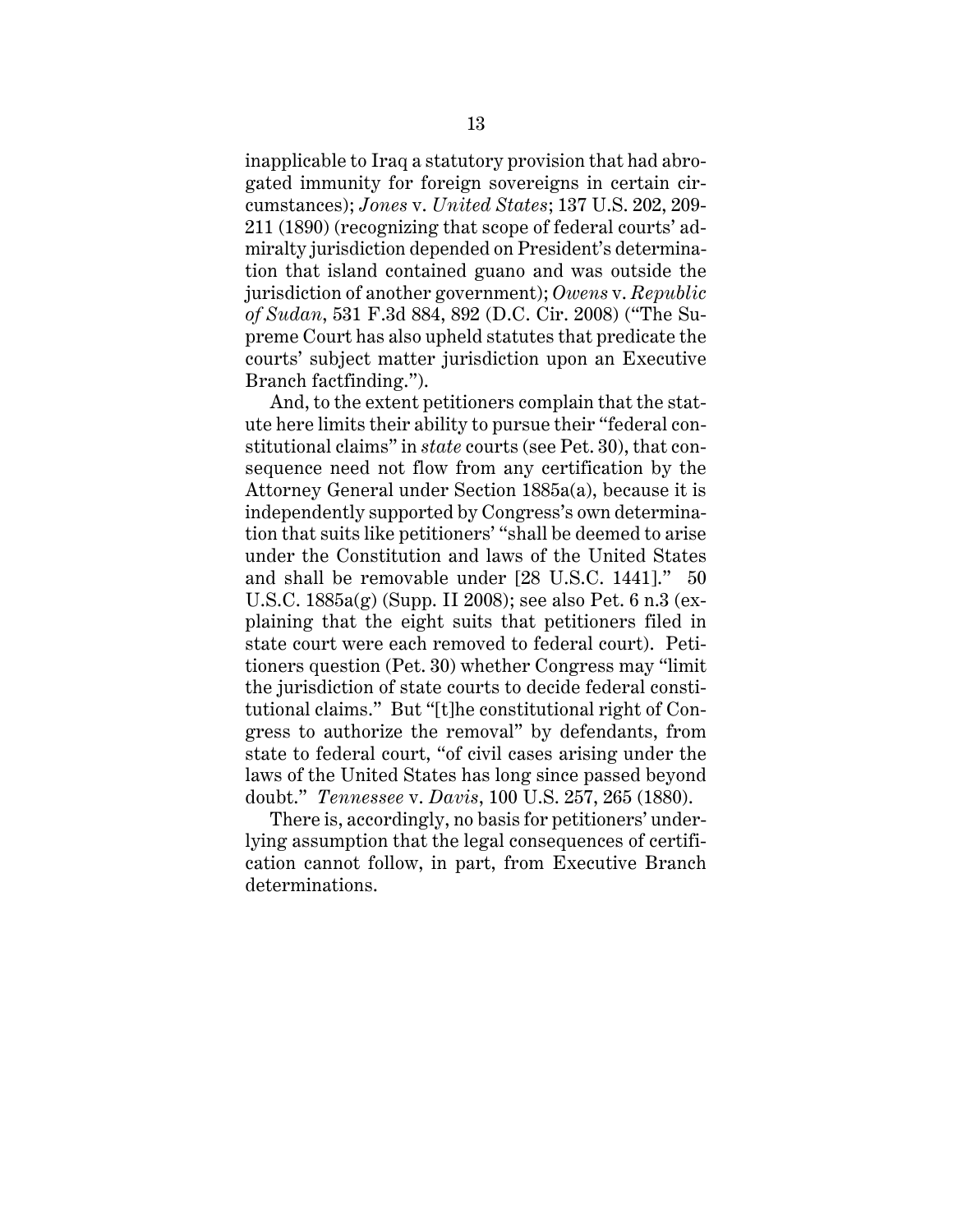b. The first three questions presented in the petition (Pet. i-ii) are also based on a further faulty premise: that Congress did not change the law by enacting Section 1885a, but rather delegated to the Attorney General a discretionary power to change federal law. As petitioners see it (Pet. 14), Section 1885a creates a "new statutory regime" that, while enacted by Congress, "has no legal force or effect of its own" unless "the Attorney General chooses" to invoke it by making a certification under the statute.

In fact, Congress itself changed the law by describing—in a statute duly enacted under Article I, Section 7 of the Constitution—the specific and limited set of circumstances in which civil actions against electronic communication service providers (and others) "for providing assistance to an element of the intelligence community" may not be maintained and should be dismissed. 50 U.S.C. 1885(8), 1885a(a) (Supp. II 2008).<sup>9</sup>

Petitioners analogize (Pet. 19-24) Section 1885a to the Line Item Veto Act that this Court found to be unconstitutional in *Clinton* v. *City of New York*, 524 U.S. 417 (1998). The court of appeals, however, correctly rejected petitioners' comparison. Pet. App. 32-34.

<sup>&</sup>lt;sup>9</sup> There is no basis for petitioners' suggestion that Section 1885a is unconstitutional because it altered their ability to pursue claims they had already brought pursuant to "previously-enacted statutes creating federal causes of action." Pet. 19 (capitalization modified). Congress clearly stated that the new provision would apply to civil actions that were "pending on or filed after July 10, 2008," 50 U.S.C. 1885a(i) (Supp. II 2008), and it is well established that Congress may change the law that applies to suits (such as those here) in which there is not yet a final judgment. See, *e.g.*, *Plaut* v. *Spendthrift Farm, Inc.*, 514 U.S. 211, 218-219 (1995); *Robertson* v. *Seattle Audubon Soc'y*, 503 U.S. 429, 437-441 (1992).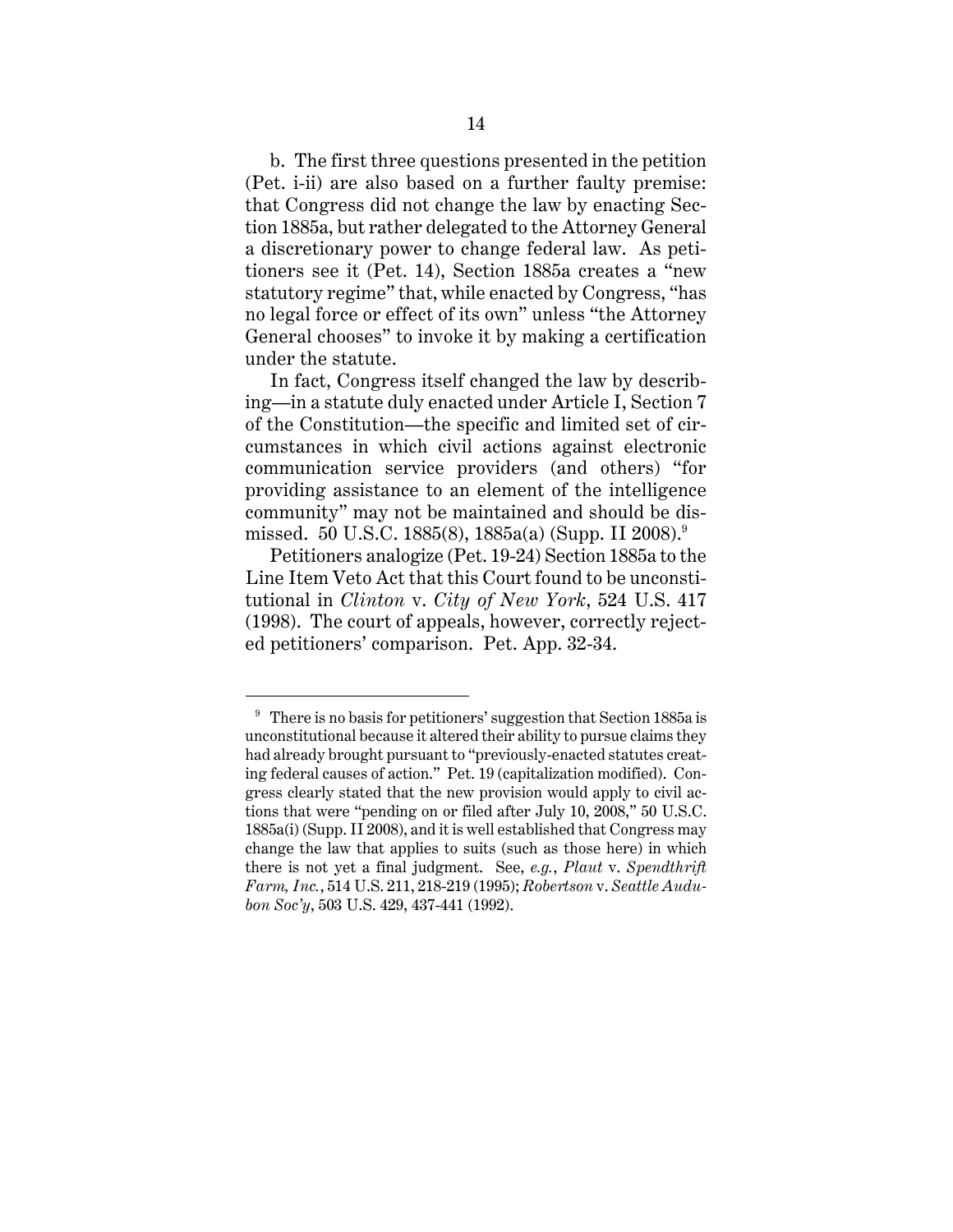The Attorney General's role under Section 1885a bears no meaningful resemblance to the power at issue in the line-item-veto case, which permitted "the President himself to effect the repeal of laws, for his own policy reasons, without observing the procedures set forth in Article I, § 7." *City of New York*, 524 U.S. at 445. "Unlike the line item veto, the Attorney General's certification [under Section 1885a] implements the law as written and does not frustrate or change the law as enacted by Congress." Pet. App. 33. The authority granted by Section 1885a is also limited in any particular case to a certification of whether any of five factual conditions specified by Congress exists. See 50 U.S.C.  $1885a(a)(1)-(5)$  (Supp. II 2008). Then, even if the Attorney General finds and certifies that one of those specified conditions is present, the Attorney General cannot himself compel the dismissal of *any* case against *any* party. Instead, a court must determine whether to give the factual certification "effect" by evaluating whether it is "supported by substantial evidence provided to the court." 50 U.S.C. 1885a(b)(1) (Supp. II 2008).

Those authorities are consistent with this Court's longstanding recognition that "[t]he legislature cannot delegate its power to make a law; but it can \* \* \* delegate a power to determine some fact or state of things upon which the law makes, or intends to make, its own action depend." *Marshall Field & Co.* v. *Clark*, 143 U.S. 649, 694 (1892) (citation omitted). The Court has thus reiterated that the Constitution "does not require that Congress find for itself every fact upon which it desires to base legislative action, or that it make for itself detailed determinations which it has declared to be prerequisite to the application of [its] legislative policy." *Yakus* v. *United States*, 321 U.S. 414, 424 (1944). And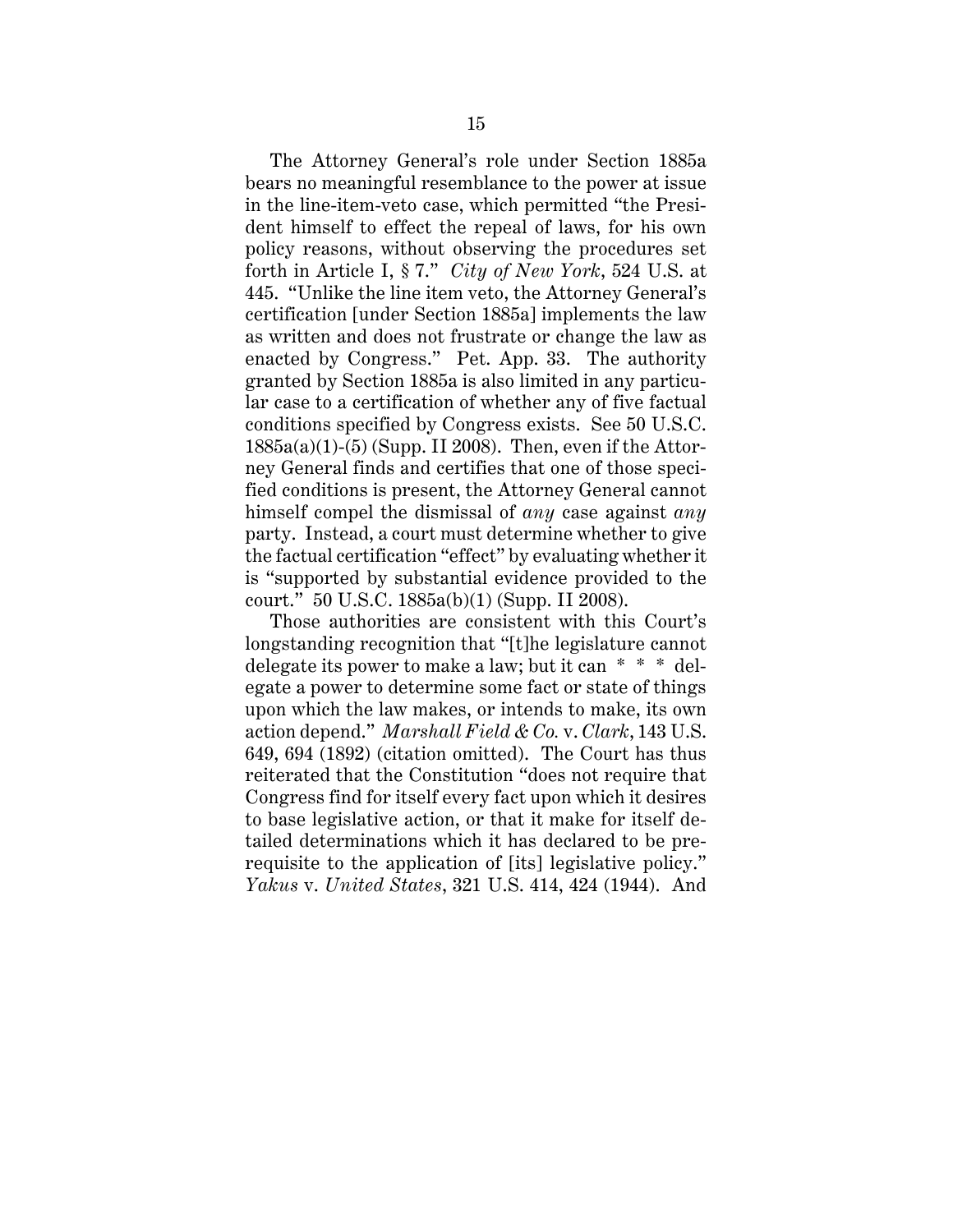Congress has commonly "predicate[d] the operation of a statute upon some Executive Branch factfinding." *Owens*, 531 F.3d at 891; see, *e.g.*, 28 U.S.C. 2679(d) (under the Westfall Act, the Attorney General may certify government employee's scope of employment in tort case, thereby triggering substitution of the United States as the defendant);  $28 \text{ U.S.C. } 1605(g)(1)(\text{A})$  (Supp. IV 2010) (the Attorney General may certify that discovery in a suit against a foreign state would interfere with a criminal case or a national-security operation, thereby triggering a stay of discovery); 18 U.S.C. 5032 (the Attorney General may certify that one or more statutory conditions exists regarding a juvenile offender, thereby triggering district court jurisdiction); see also *Touby* v. *United States*, 500 U.S. 160, 162-166 (1991) (upholding statute permitting the Attorney General to add a substance, on a temporary basis, to a list of those regulated under the Controlled Substances Act, upon making certain findings after considering statutorily specified factors).

c. Petitioners attempt (Pet. 17, 25-26) to distinguish Section 1885a from the foregoing statutes on the ground that Section 1885a does not *compel* the Attorney General "to undertake \* \* \* a determination of whether a civil action falls within one of the five statutory categories," does not *compel* him "to file a certification," and does not independently authorize private parties to "obtain a court-issued certification" if the Attorney General refuses to provide one.

Of course, as an initial matter, the Attorney General made the relevant certification in this case, and did not avail himself of his statutory authority to refrain from determining or certifying that petitioners' suits fell within the statutory criteria. Thus, this case would be a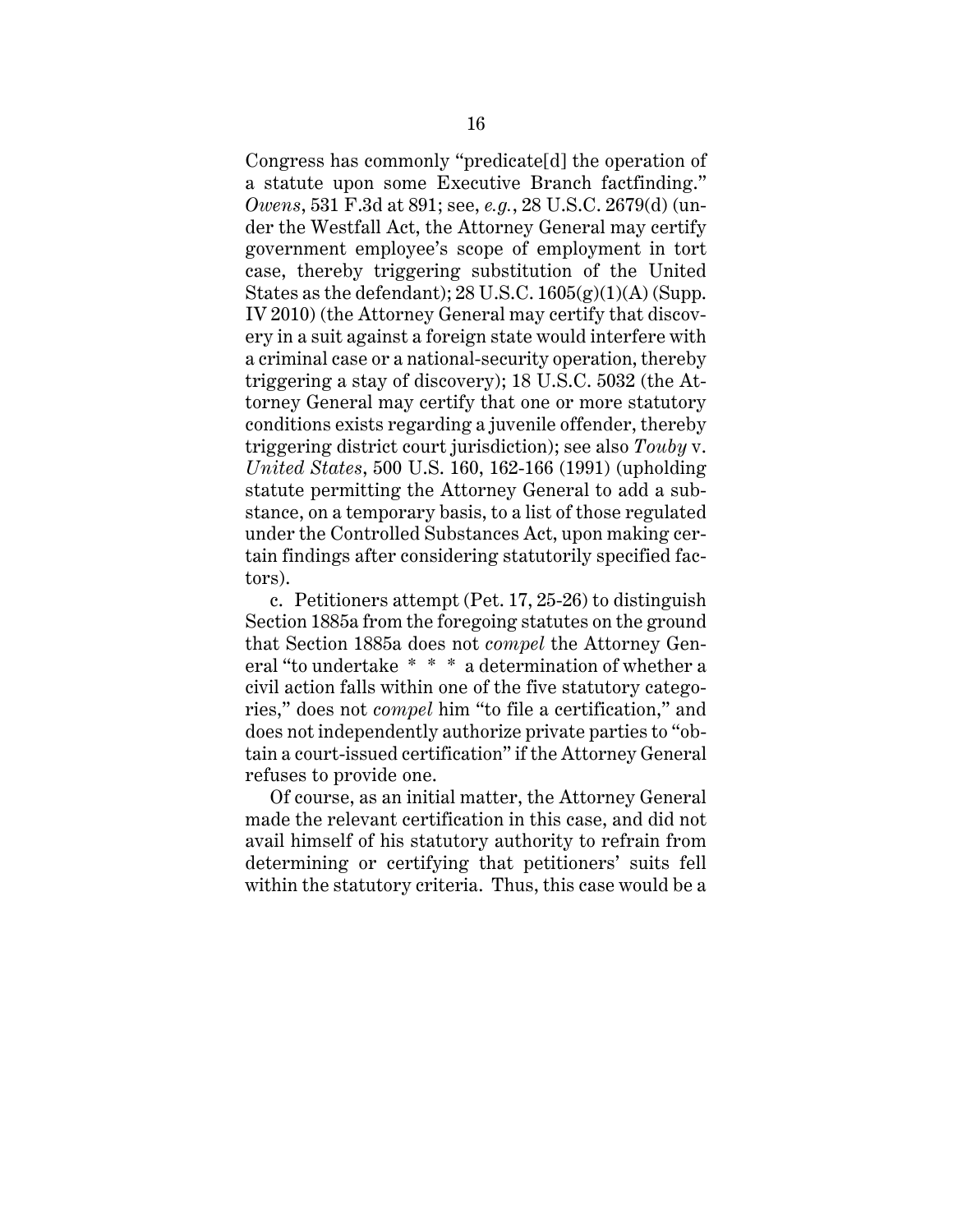poor vehicle for considering whether Congress is precluded from granting that form of authority to the Attorney General.

In any event, petitioners err in maintaining (Pet. 32) that Congress cannot incorporate a factual determination by the Executive if Congress has not affirmatively "require[d] the Executive to perform fact-finding." In *J.W. Hampton Jr. & Co.* v. *United States*, 276 U.S. 394 (1928), the statute at issue authorized the President to make findings that would have the consequence of amending tariff rates previously imposed by statute, *id*. at 401. The Court expressly recognized that the statute contained "no specific provision by which action by the President might be invoked." *Id*. at 405. In other words, the statute did not require the President to begin the investigations that could produce the findings that would cause tariff rates to change, and it did not permit a private party to compel the initiation of such an investigation. See *United States ex rel. Norwegian Nitrogen Prods. Co.* v. *United States Tariff Comm'n*, 274 U.S. 106, 110-111 (1927) (explaining that the President could require the Tariff Commission to conduct an investigation, but it was otherwise "discretionary" whether the Commission would "employ its resources for investigations sought by an interested party"). Notwithstanding Congress's failure to impose an affirmative duty upon the President (or the Tariff Commission) to investigate the relevant facts and then act accordingly, this Court sustained the statute's constitutionality, reaffirming the principle that Congress may choose to allow an Executive Branch official to "determine exactly when its exercise of the legislative power should become effective" by determining whether certain "future conditions" specified by Congress had come to pass. *J.W. Hampton*, 276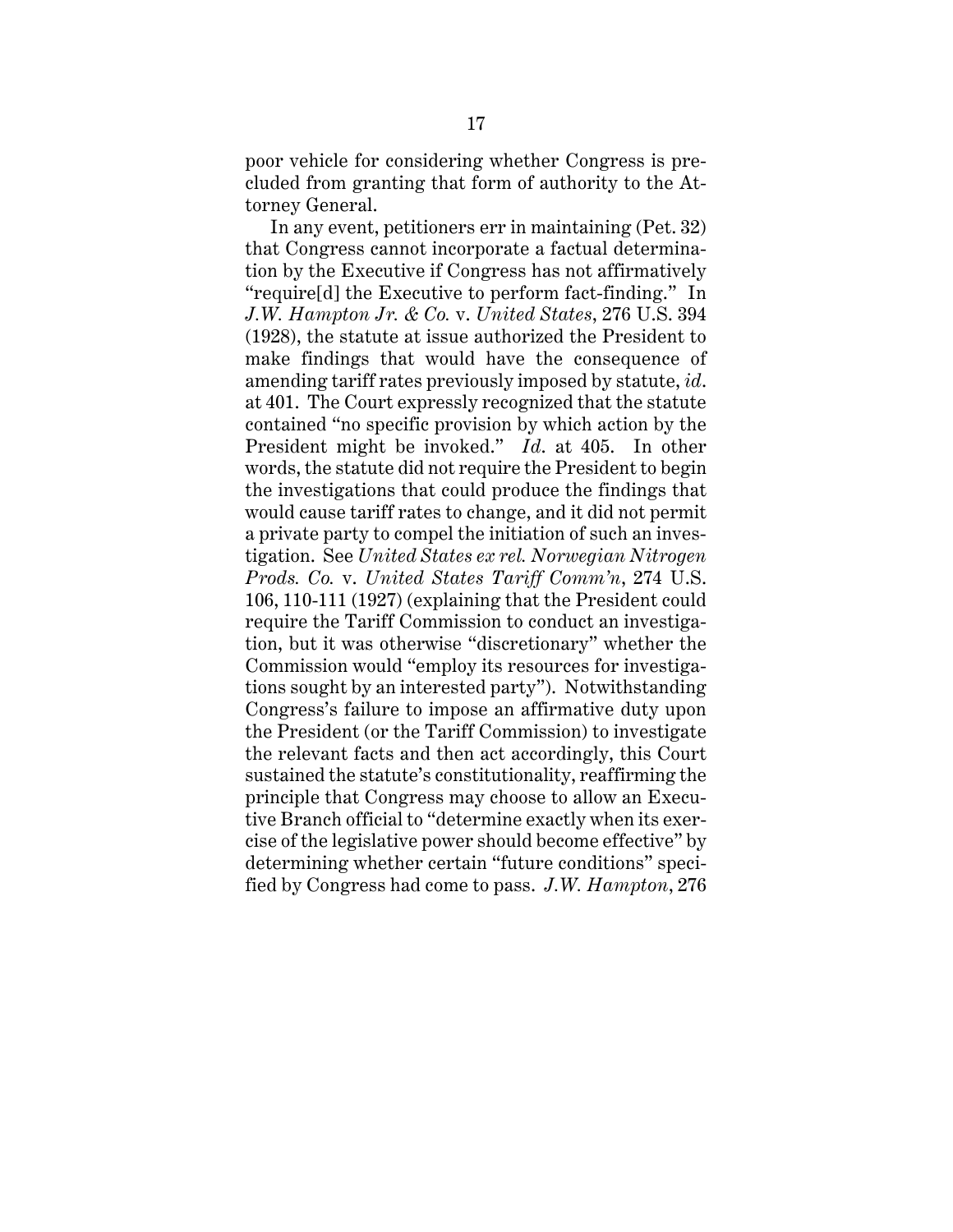U.S. at 407. And other statutes sustained by this Court have left the Executive with discretion whether to take certain actions. See, *e.g.*, *Republic of Iraq* v. *Beaty*, *supra* (discretion to suspend or render various statutory provisions inapplicable to Iraq); *Loving* v. *United States*, 517 U.S. 748, 758-771 (1996) (discretion to prescribe aggravating factors for capital sentencing in courts martial); *Touby*, 500 U.S. at 162-167 (discretion to add new drugs to criminal drug schedule); *Yakus*, 321 U.S. at 424-427 (discretion to set commodity prices); *United States* v. *Curtiss-Wright Export Corp.*, 299 U.S. 304, 312, 320-322 (1936) (discretion to declare an arms embargo against a foreign country).

Accordingly, it does not matter whether Section 1885a can be accurately characterized as "an immunity statute" that "unconditionally remove[s] the threat of litigation from the telecommunications carrier respondents," Pet. 31-32. The statute does not constitute an improper delegation of legislative power to the Executive Branch because Congress itself has specified what certifications will trigger the dismissal of certain civil actions (if, upon judicial review, those certifications are found to be "supported by substantial evidence provided to the court," 50 U.S.C.  $1885a(b)(1)$  (Supp. II 2008)).<sup>10</sup>

 $10$  Although Section 1885a provides for judicial review of the determination that the Executive Branch is authorized to make, that is not a constitutional necessity. This Court has repeatedly upheld statutory schemes that depend upon Executive determinations that are not subject to judicial review for compliance with the statute. See, *e.g.*, *Dalton* v. *Specter*, 511 U.S. 462, 476 (1994) (no review of President's decision to approve or disapprove a list of military bases to be closed); *Lincoln* v. *Vigil*, 508 U.S. 182, 185, 193-194 (1993) (no review under the Administrative Procedure Act (APA), 5 U.S.C. 701 *et seq*., of Indian Health Service's decisions regarding what programs to fund "for the benefit, care, and assistance of the Indians"); *Franklin* v.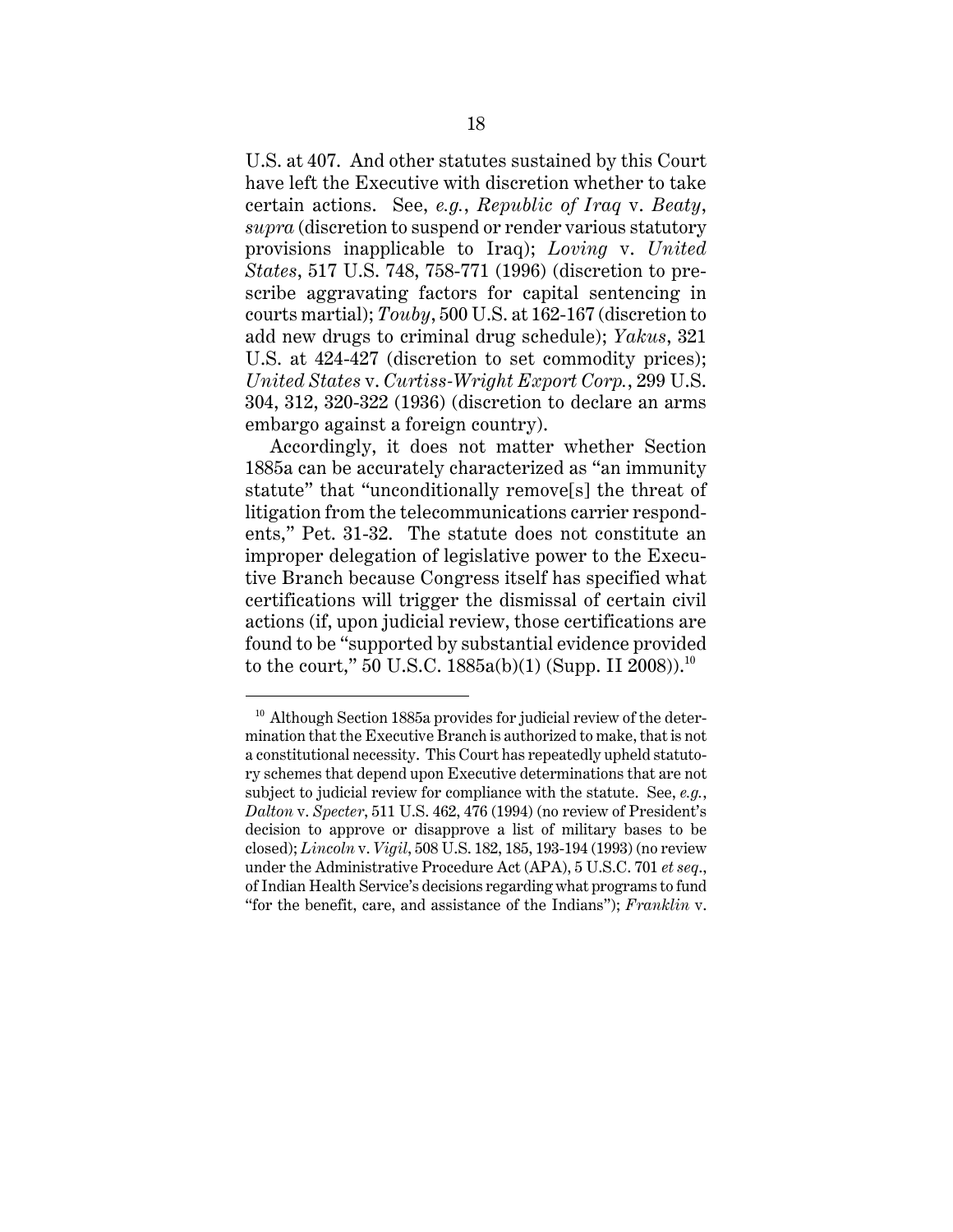3. With respect to their fourth question presented, petitioners contend in the alternative (Pet. 33-40) that even if Congress could grant the power to make determinations that have the effects that petitioners ascribe to the Attorney General's certification here—Congress violated the nondelegation doctrine by failing to provide an "intelligible principle" to guide the Attorney General's exercise of discretion about whether to file a certification. The court of appeals properly rejected that proposition, because it found, after employing typical tools of statutory construction (*i.e.*, the "text, structure, history, and context" of Section 1885a), that the Attorney General's certification is guided by an intelligible principle: the need to "protect[] intelligence gathering and national security information." Pet. App. 36, 39.

a. This Court's decisions recognize that nondelegation principles are satisfied when Congress sets forth an "intelligible principle" that "clearly delineates the general policy, the public agency which is to apply it, and the boundaries of this delegated authority." *Mistretta* v. *United States*, 488 U.S. 361, 372-373 (1989) (citation omitted). As this Court has repeatedly observed, it has found only two statutes that lacked the necessary "intelligible principle"—and it has not found any in the last 75 years. *Whitman* v. *American Trucking Ass'ns*, 531 U.S. 457, 474 (2001) (referring to *A.L.A. Schechter Poultry Corp.* v. *United States*, 295 U.S. 495 (1935), and *Panama Ref. Co.* v. *Ryan*, 293 U.S. 388 (1935)); see *Loving*, 517 U.S. at 771 (same); *Mistretta*, 488 U.S. at 373 (same); *id*. at 416 (Scalia, J., dissenting) (explaining that the Court has "almost never felt qualified to second-

*Massachusetts*, 505 U.S. 788, 801 (1992) (no review under the APA of President's determination of state populations in light of the decennial census).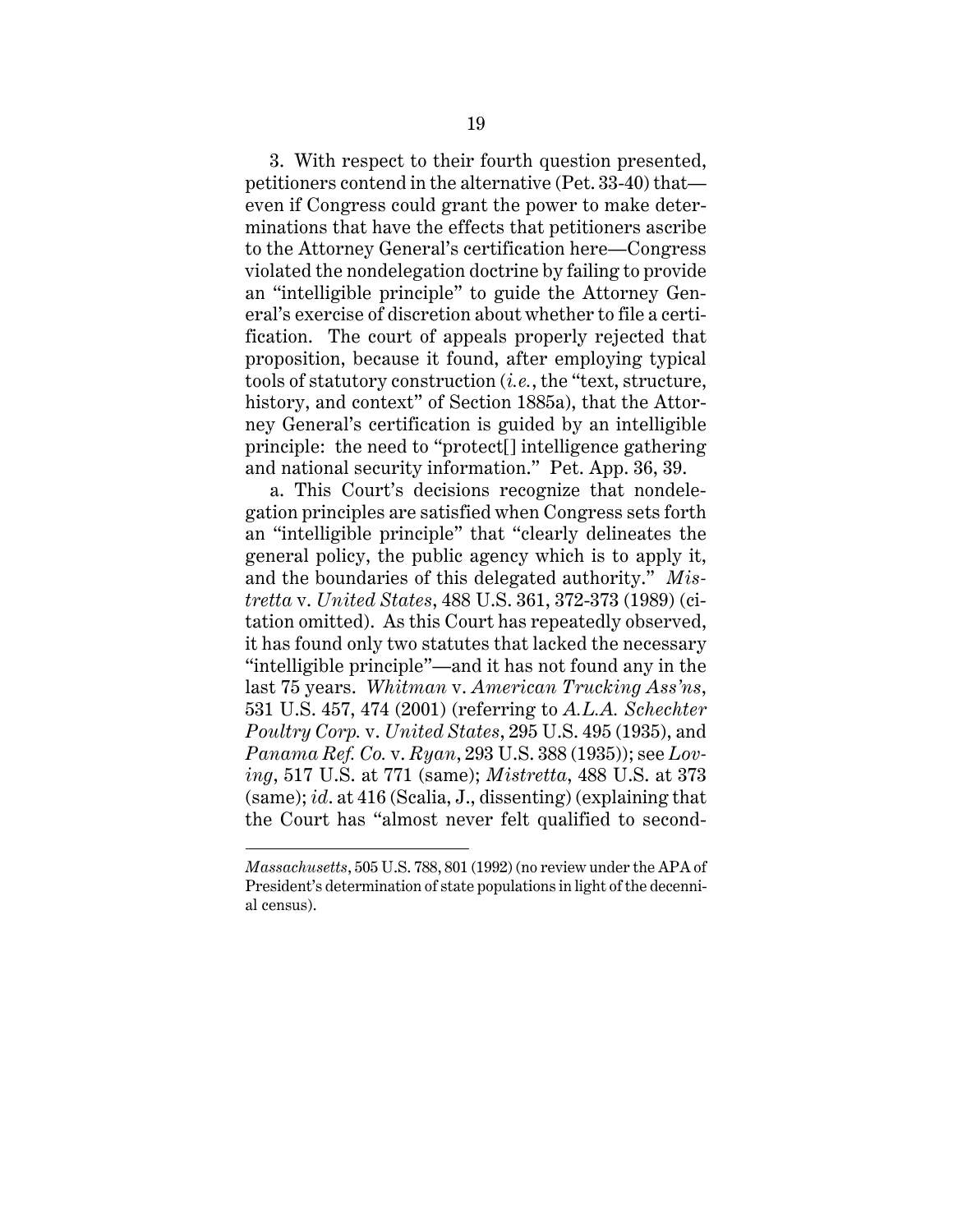guess Congress regarding the permissible degree of policy judgment that can be left to those executing or applying the law").

Here, there is no doubt about which public agency is to apply the certification authority: "the Attorney General (or Acting Attorney General) or the Deputy Attorney General." 50 U.S.C. 1885a(e) (Supp. II 2008). Nor is there doubt about the boundaries of the official's authority: he may certify that one of five factual predicates is present, 50 U.S.C.  $1885a(a)(1)-(5)$  (Supp. II 2008).

Petitioners assert (Pet. 34-36) that Section 1885a is nonetheless constitutionally defective because, to use *Mistretta*'s terms, the text of the statute does not itself "clearly delineate[] the general policy." 488 U.S. at 372- 373 (quoting *American Power & Light Co.* v. *SEC*, 329 U.S. 90, 105 (1946)). In other words, petitioners say, " '*Congress* must lay down by legislative act an intelligible principle," Pet. 34 (quoting *Whitman*, 531 U.S. at 472), and they claim that "the text of a statute" is the only thing that can constitute the relevant legislative act, Pet. 35. As explained below, petitioners err in contending that the text of Section 1885a does not itself embody a focus on the protection of intelligence gathering and national-security information.

But petitioners' blinkered focus on the text of Section 1885a in isolation is inconsistent with general principles of statutory construction, which routinely take account of the other factors considered by the court of appeals here (*i.e.*, the statutory structure and context and the legislative history, Pet. App. 36). Petitioners' unwillingness to look beyond the text of Section 1885a alone is also inconsistent with this Court's nondelegation cases. *Whitman* itself recognized that a previous case had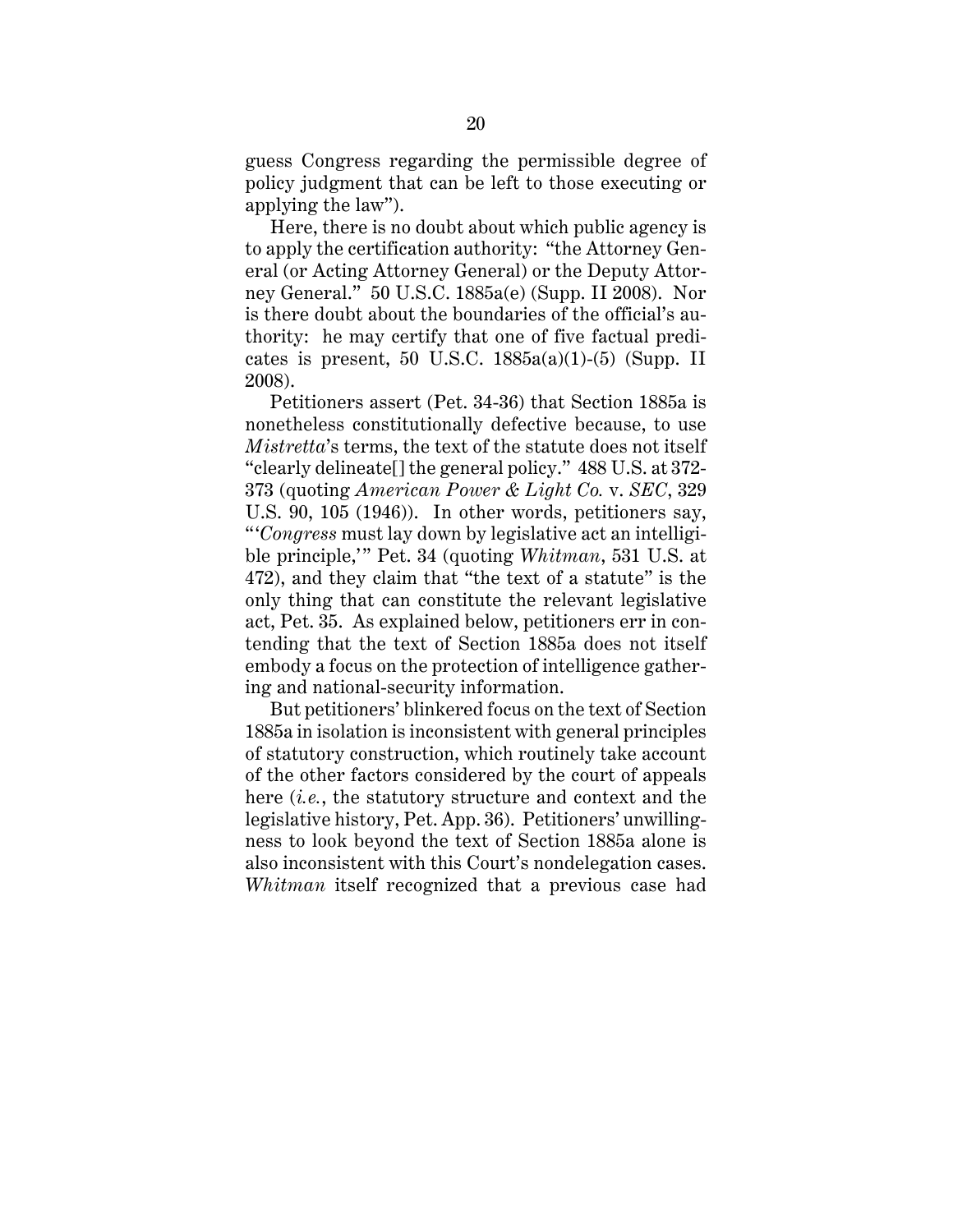found a sufficiently intelligible principle "because the customary practices in the area" were "*implicitly* incorporated into the statute." 531 U.S. at 472-473 (discussing *Fahey* v. *Mallonee*, 332 U.S. 245 (1947)) (emphasis added). And the Court has recognized that, for purposes of finding an intelligible principle, ambiguous phrases in the statutory text can "derive much meaningful content from the purpose of the Act, its factual background and the statutory context in which they appear." *American Power & Light Co.*, 329 U.S. at 104; see also *Owens*, 531 F.3d at 890 ("[W]hen we review statutes for an intelligible principle \* \* \* , we do not confine ourselves to the isolated phrase in question, but utilize all the tools of statutory construction, including the statutory context and, when appropriate, the factual background of the statute[.]" $)^{11}$ 

b. Applying those principles (on which petitioners do not suggest there is any circuit split), the court of appeals correctly concluded that the intelligible principle governing the certification authority under Section 1885a is to "protect[] intelligence gathering and national security information." Pet. App. 39. The manifest purpose of Section 1885a is to provide "protection of persons assisting the government" (50 U.S.C. Ch. 36, Subch. VII) (Supp. II 2008) (capitalization modified), by creating "Statutory Defenses" (50 U.S.C. 1885a (Supp. II 2008)) for persons who are alleged to have assisted "an element of the intelligence community" pursuant to "a directive" or "written request" by the Attorney Gen-

<sup>11</sup> *Shivwits Band of Paiute Indians* v. *Utah*, 428 F.3d 966, 973 (10th Cir. 2005) (the proposition "that the 'intelligible principle' must be derived solely from the statutory text, rather than the legislative history, is nowhere to be found in *Whitman*."), cert. denied, 549 U.S. 809 (2006).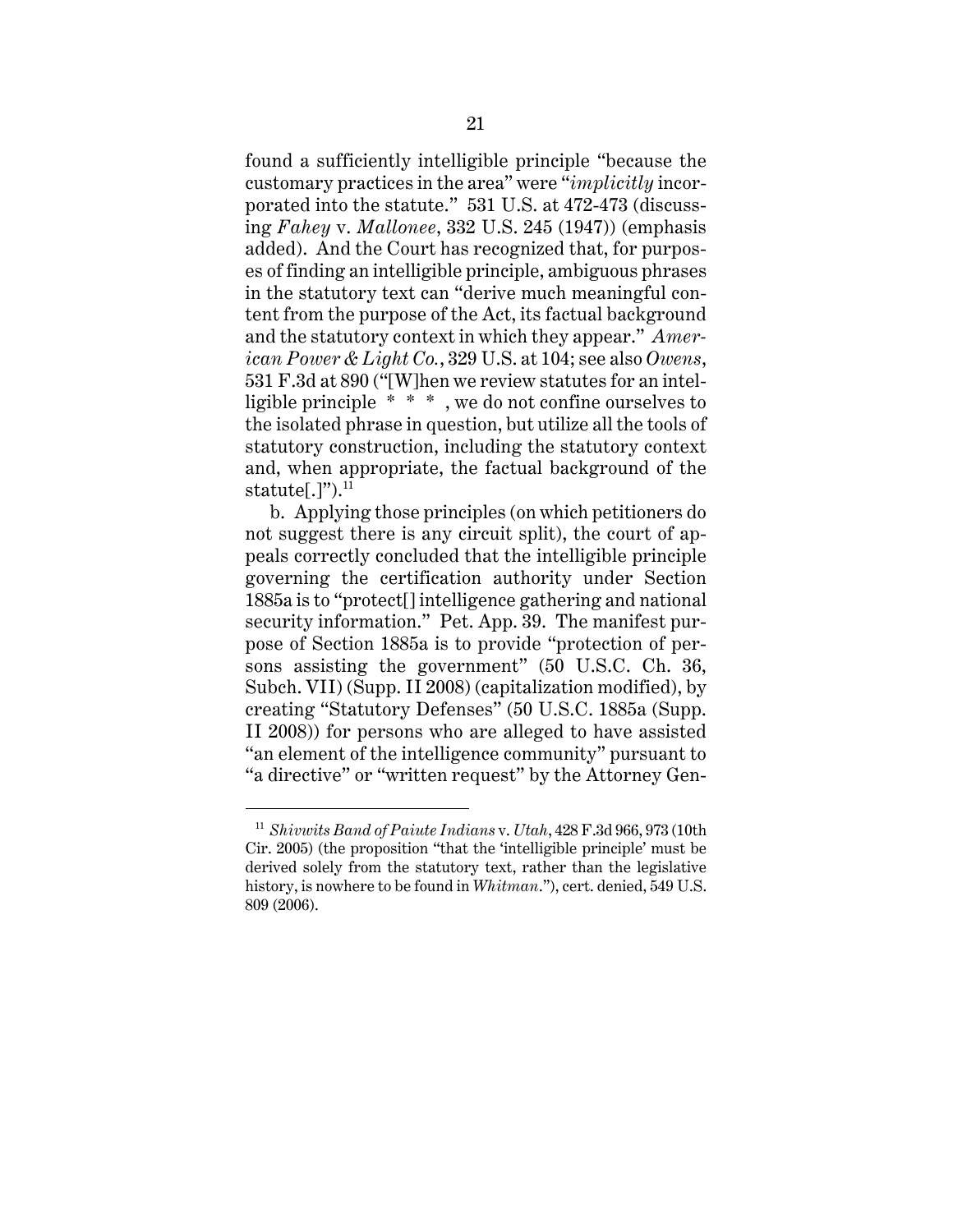eral, the Director of National Intelligence, the Director of the FBI, or a head or deputy head "of an element of the intelligence community."  $50$  U.S.C.  $1885a(a)(1)-(4)$ (Supp. II 2008). The statute specifically provides that, when filing a certification, the Attorney General may limit public disclosure if he determines that disclosure "would harm the national security of the United States," 50 U.S.C. 1885a(c) (Supp. II 2008), and the district court is required to review information *in camera* and *ex parte* if "classified information" would otherwise "be revealed," 50 U.S.C. 1885a(d) (Supp. II 2008). Petitioners thus err in asserting (Pet. 36) that the intention of protecting intelligence gathering and national-security information is "entirely absent from the statute."

As the court of appeals recognized (Pet. App. 39), the legislative history strongly buttresses the statutory text, structure, and context. The Senate Select Committee on Intelligence explained that "electronic surveillance for law enforcement and intelligence purposes depends in great part on the cooperation of the private companies that operate the Nation's telecommunication system," *Senate Report* 9, and, if litigation were allowed to proceed against those who allegedly assisted in such activities, "the private sector might be unwilling to cooperate with lawful Government requests in the future," and the "possible reduction in intelligence that might result \* \* \* is simply unacceptable for the safety of our Nation," *id.* at 10.

In furthering those ends, Section 1885a builds upon, and is consistent with, several provisions in Title III of the Omnibus Crime Control and Safe Streets Act of 1968, the Stored Communications Act of 1986, and the Foreign Intelligence Surveillance Act of 1978; those provisions are expressly mentioned in Section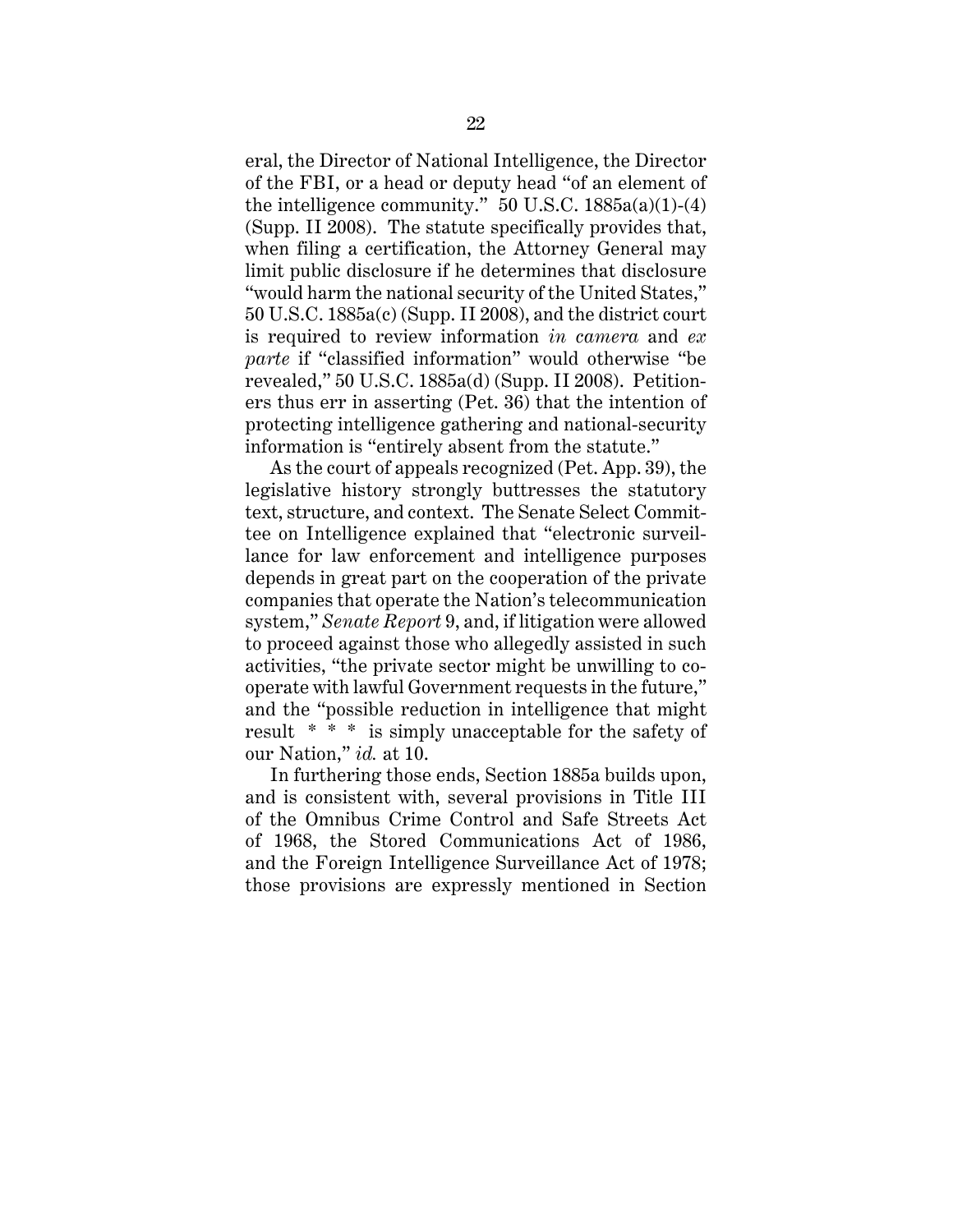$1885a(a)(1)-(3)$ , and they recognize that telecommunications companies that assist law enforcement or the United States intelligence community should be protected from legal claims arising from that assistance. See 18 U.S.C. 2511(2)(a)(ii)(B), 2703(e); 50 U.S.C. 1805(h) (Supp. II 2008); 50 U.S.C. 1881a(h)(3) (Supp. II 2008).

Although petitioners dispute whether that principle is sufficiently established by the statutory text taken in isolation, they cannot dispute that it is sufficiently intelligible to satisfy the nondelegation doctrine, given the other standards that have passed muster. See, *e.g.*, *Yakus*, 321 U.S. at 426-427 (setting "fair and equitable prices"); *Lichter* v. *United States*, 334 U.S. 742, 785-786 (1948) (preventing "excessive profits"); *National Broadcasting Co.* v. *United States*, 319 U.S. 190, 225-226 (1943) (regulating as required by "public interest, convenience, or necessity").

Moreover, the legitimacy of the statutory grant of authority here is bolstered by its narrow scope. See *Whitman*, 531 U.S. at 475 ("the degree of agency discretion that is acceptable varies according to the scope of the power congressionally conferred"). Here, the Attorney General is simply authorized to make certain factual determinations about circumstances that Congress itself has made relevant—a much more limited power than others that this Court has upheld, including, for example, the powers to "set[] air standards that affect the entire national economy," to fix commodity prices during wartime, and to regulate broadcast licensing. *Id*. at 474-475. Here, too, Congress's decision to involve the Attorney General in applying the statutory framework is strengthened because it arises in the context of intelligence activities, where the Executive Branch possesses inherent powers "quite apart from any explicit congres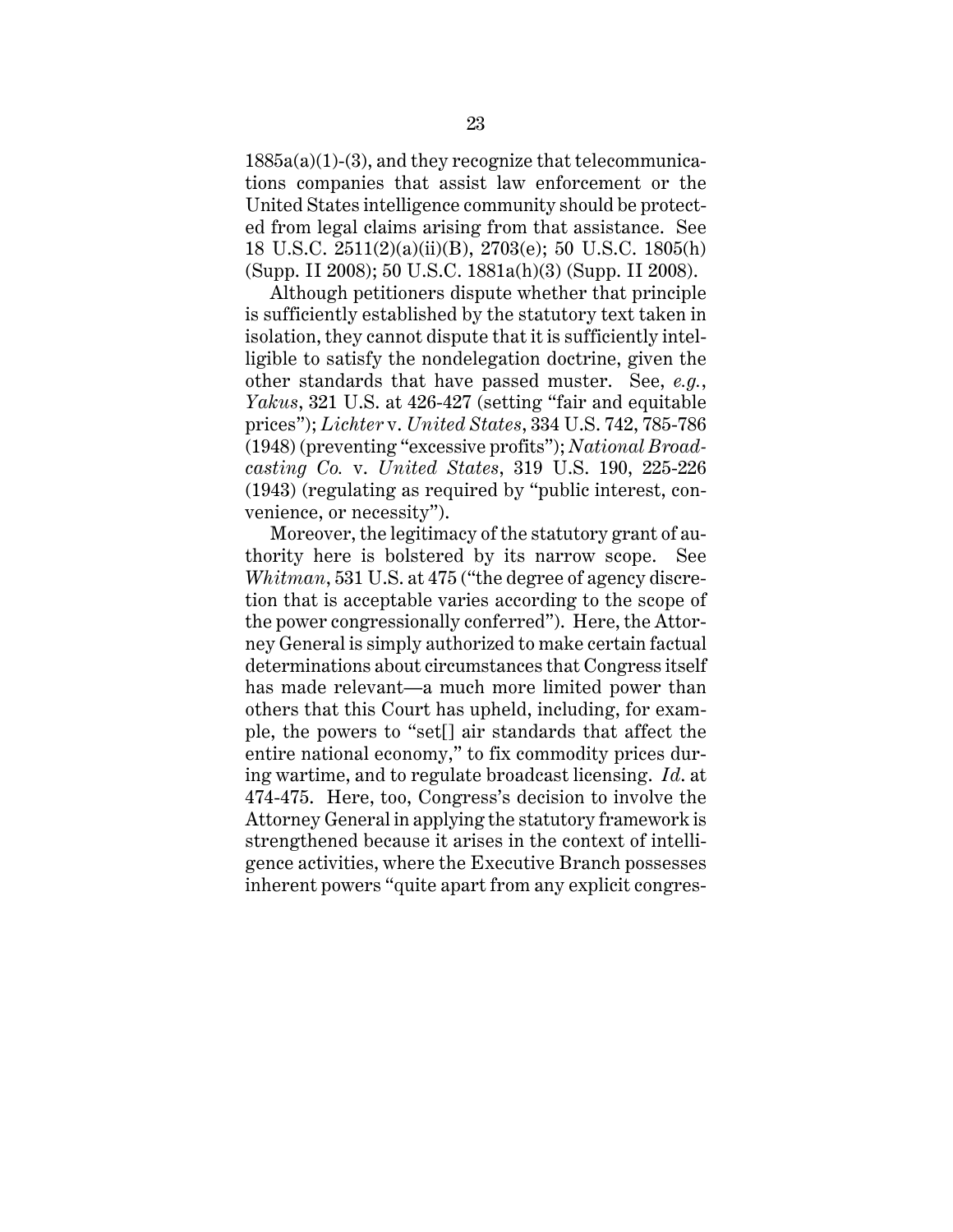sional grant." *Department of the Navy* v. *Egan*, 484 U.S. 518, 527 (1988). As this Court has recognized, when the Executive Branch is acting in an area where it has independent authority, there is less need for "explicit guidance" from Congress. *Loving*, 517 U.S. at 772 (rejecting constitutional challenge predicated on Congress's "fail[ure] to provide guiding principles" to limit the President's discretion to define aggravating factors for capital crimes under the Uniform Code of Military Justice); see also *Owens*, 531 F.3d at 893 ("the shared responsibilities of the Legislative and Executive Branches in foreign relations may permit a wider range of delegations than in other areas").

c. Section 1885a reflects Congress's fundamental policy judgment that burdensome litigation should not proceed against persons for allegedly assisting the intelligence community in the unique historical circumstances after the attacks of September 11, 2001, in detecting and preventing further attacks on the United States, and that such litigation could pose a serious threat to national security. The Attorney General is limited to gathering specified facts and certifying them to a court, which must determine whether the Attorney General's certification is sufficiently supported (by substantial evidence) to require dismissal of the civil action. 50 U.S.C. 1885a(a) and (b)(1) (Supp. II 2008). Under that carefully calibrated statutory framework, the separate spheres of each of the Branches are appropriately preserved. See *Loving*, 517 U.S. at 773 ("Separation-of-powers principles are vindicated, not disserved, by measured cooperation between the two political branches of the Government, each contributing to a lawful objective through its own processes.").